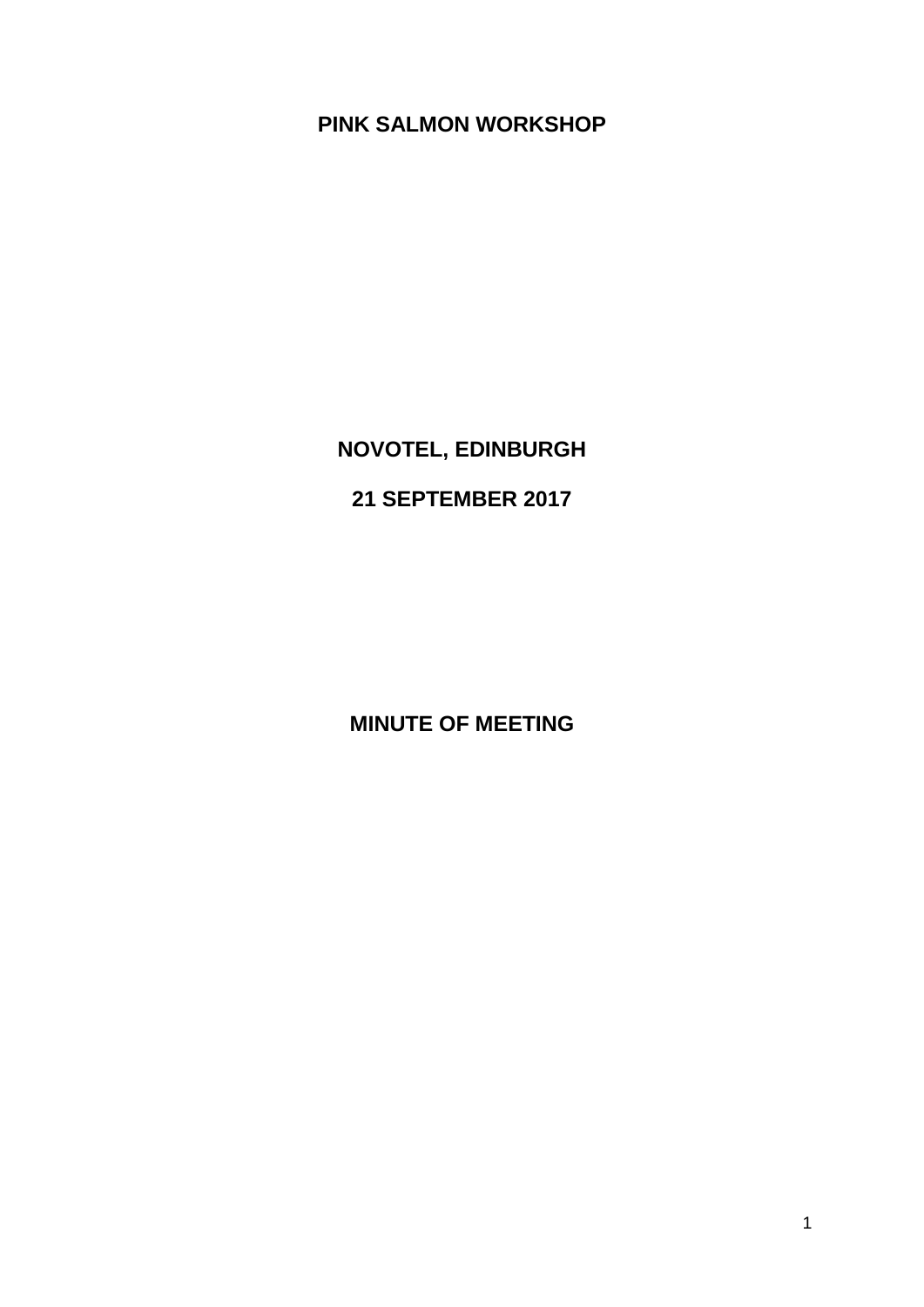This is a brief minute of the Pink salmon workshop held in Edinburgh on 21 September 2017.

The agenda for this meeting is provided in Annex 1 of this note. The names and affiliations of workshop attendees are provided at Annex 2.

## **1. INTRODUCTIONS AND AIMS OF THE MEETING**

The meeting was opened by Colin Bean, who introduced the broad aims of the workshop. These were to ensure that we:

1) understood the history of Pink salmon introductions within northern Russia and western Europe, the scale of historical catches around this area and the nature of catches made in 2017. These may help to inform our views as to what might be expected in future (possibly odd) years;

2) had a common understanding of Pink salmon ecology, species plasticity, invasiveness and implications of phenological change. This type of basic information has been used to develop the existing Risk Assessments for this species in UK and Europe;

3) were aware of current surveillance and management measures in use across Europe. The workshop would examine their efficacy and explore the potential use of new monitoring tools (such as. eDNA); and

4) would, at the end of the workshop, be in a position where we can Identify knowledge gaps, and identify how these can be addressed – and by whom.

## **2. SETTING THE SCENE**

#### **2.1 Overview**

By way of an introduction to this item Colin Bean [CB] outlined a brief history of Pink salmon introductions in northern Russia and the probable source of fish captured in western Europe over the last sixty years. Pink salmon were first introduced into the White Sea basin in 1956 with annual egg transfers of 'even-year' fish from Far east of Russia (Sakhalin Island and northern Kamchatka) over a period of 20 years.

These early introductions utilised 'even year' Pink salmon spawn which, because they spawn relatively late in the year were not adapted to the low temperatures experienced in northern Russia and introductions failed. The stocking of 'even year' Pink salmon ceased there in 1979.

'Odd year' Pink salmon, which spawn earlier and are able to withstand colder water temperatures, were introduced into the White Sea basin from the River Ola stock in 1985. Self-sustaining populations were quickly established in rivers around Murmansk and Arkangelsk, and adult Pink salmon have been recorded in at least 40 northern Norwegian rivers and two Finnish systems since 1960.

CB added that occasional Pink salmon have also been recorded in Scottish waters since that date, but in very low numbers – 17 fish over 65 years. It is suggested that this may be a significant underestimate of the actual numbers of Pink salmon which have entered Scottish waters.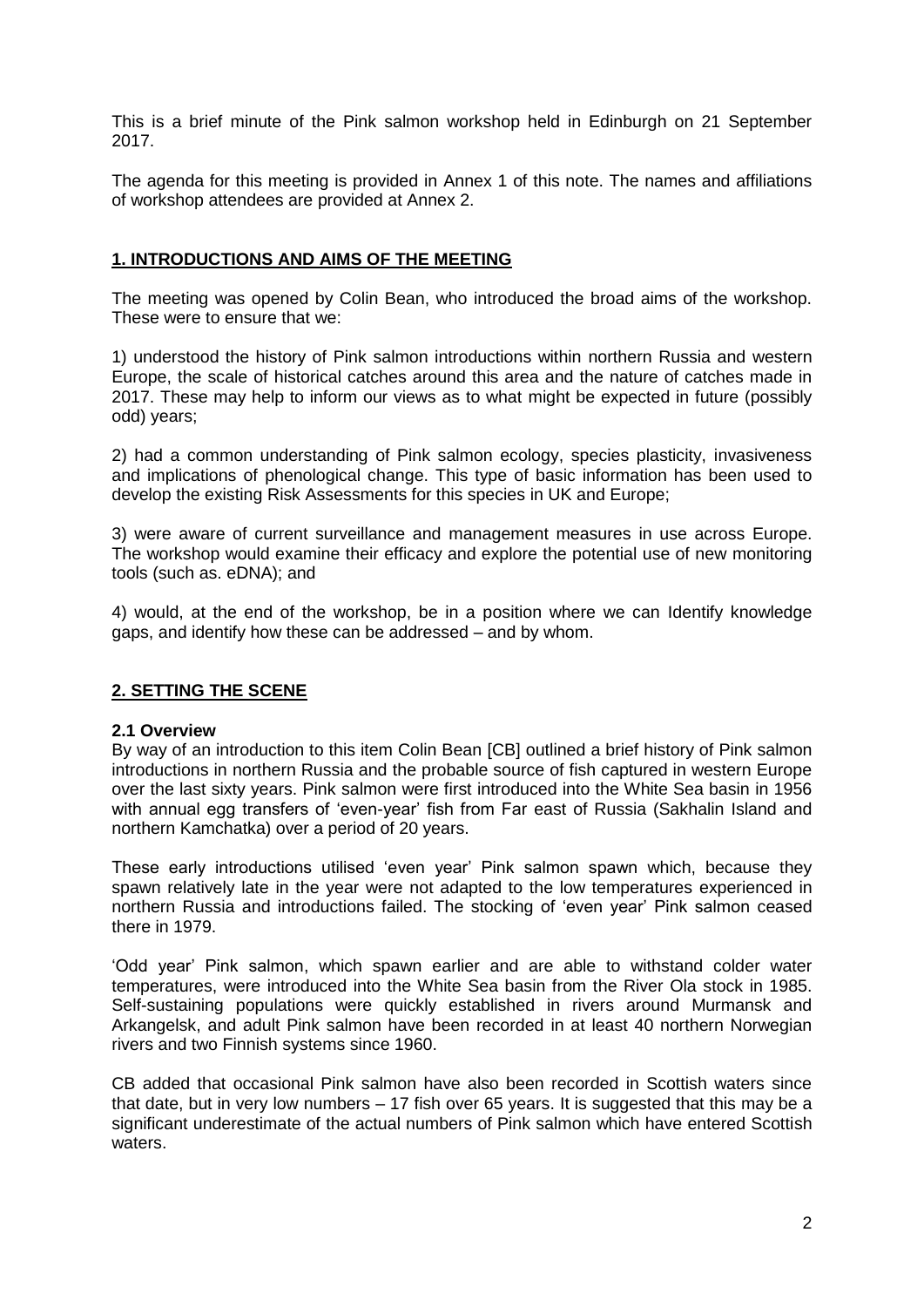## **2.2 Country Reports**

Prior to attending the workshop, participants from each country were asked by CB to come prepared to present data under four headings. These were:

1) An overview of historical catches until 2016;

2) A review of the situation in 2017;

3) A description of the management measures in place within that country; and

4) A statement about the availability of data and biological material for those organisations which may need it for research/management purposes (such as genetics, SIA analyses etc.).

Country-by-country presentations, following this structure, were presented and these have been made available to workshop attendees and the wider email discussion group by Dropbox. The key messages from each talk are recorded below:

**2.2.1 SCOTLAND:** (Alan Wells - Fisheries Management Scotland and John Armstrong - Marine Scotland Science)

#### *a) Historic catches.*

Pink salmon catches extend as far back as the 1960's, though numbers have been low during the period 1960 – 2016. Most catches occurred in odd years, (1960 (1fish); 1965 (1 fish); 1967 (2 fish); 1973 (5 fish); 2003 (1 fish); 2007 (1 fish); 2009 (1 fish); 2011 (2 fish); 2012 (1fish) and 2015 (1 fish)).

#### *b) A review of the situation in 2017.*

A total of 139 Pink salmon were recorded in 2017 - 75 rod and line; 24 commercial nets; 26 targeted netting; 8 observed. And a further six dead fish have been reported. There is some evidence of fish moving as far as 50 km upstream in the River Dee (Aberdeenshire).

#### *c) A description of the management measures in place.*

Spatial records collated by Salmon Fishery District and collated by Fishery management Scotland (an umbrella body for District Salmon Fishery Boards in Scotland). FMS has, in consultation with others, developed advice on Pink salmon identification and retention and provided this to the network of DSFBs and Fisheries Trusts. This has been disseminated onwards to anglers.

Members have taken samples from captured fish and stored scales, tissue samples and whole carcasses.

In addition to this local biologists have monitored the distribution of fish within their catchments – mostly visually and by collating the records of others. One DSFB (Ness) has carried out detailed monitoring of spawning behaviour. Redd marking has been carried out in three significant river systems by at least three DSFBs (Ness, Dee and Thurso).

Attempts have been made to excavate eggs and manually disrupt marked redds. Some of these eggs have been removed and are being monitored by Marine Scotland Science at various temperatures to assess hatching success. Others have been held *in situ* in egg boxes to monitor hatching success in the wild.

In the laboratory, eggs which were believed to have been laid on 14 August 2017 were excavated on 7 September 2017, are being held in groups of 100 at approximately 14, 16, 18, 20, 22, 24 °C. High mortalities were observed at the highest temperatures (24 °C (100%;  $22^{\circ}$ C (67%) with less than 5% at other temperatures within the series. Hatching was recorded at three temperatures (as at 20 September 2017) – 18 °C (three eggs); 20 °C (two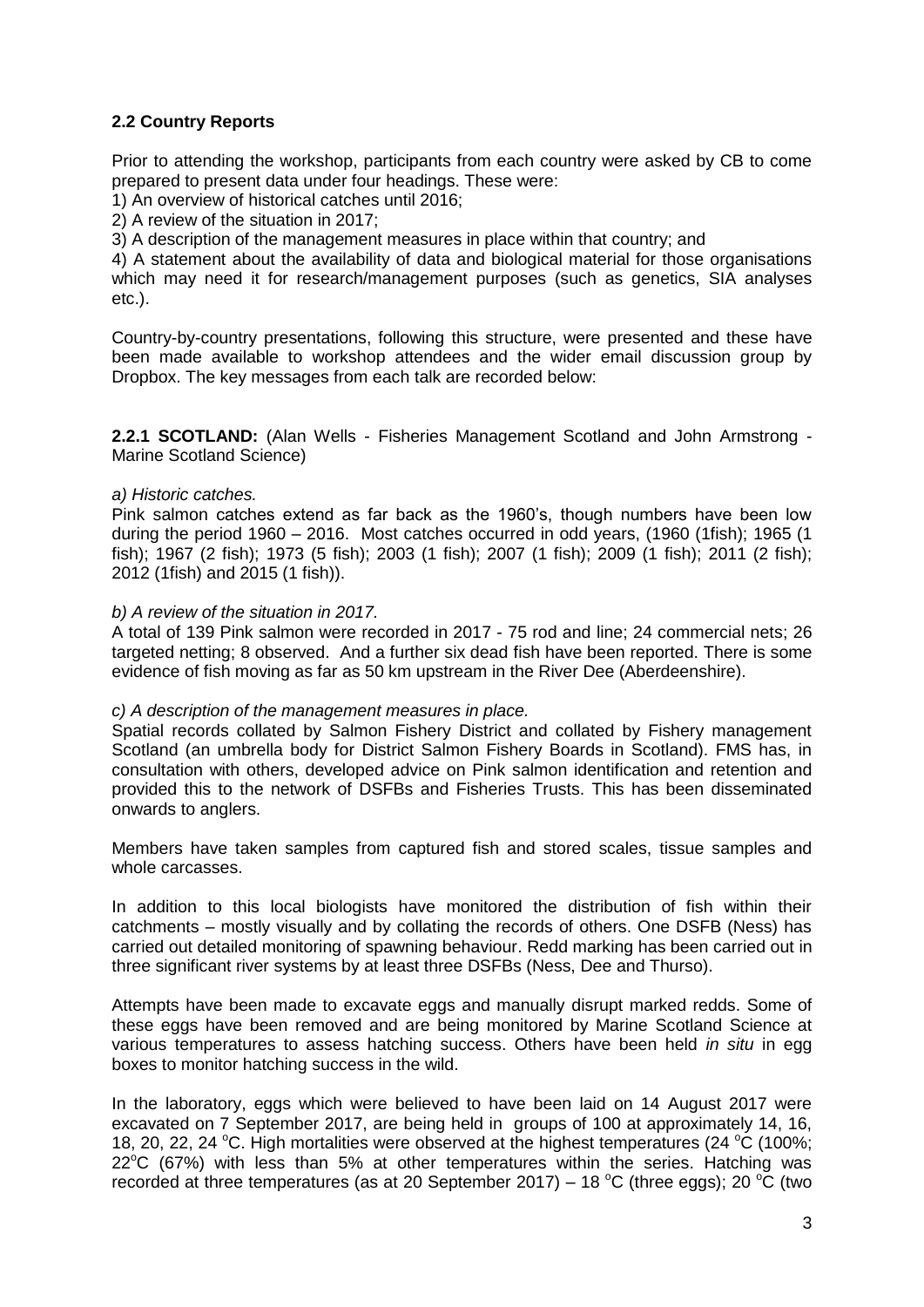eggs) and 22  $\degree$ C (two eggs). It was suggested that survival rates could be related to modelled temperature data to assess likelihood of successful spawning. A visual assessment against temperature maxima suggests that viable hatching may occur over large areas of Scotland. Estimated mergence dates calculated from literature values across a plausible temperature range for Scotland suggest that this is likely to occur in autumn/early winter. It was suggested that sea entry, which typically occurs soon after emergence, may therefore be poorly matched to optimum seasons for survival. Key questions were posed: First, are there any successful populations of pink salmon emerging in autumn/winter? Second, can the colonisation risk zone be modelled using data on spawning date and ambient temperatures to predict emergence/emigration date in relation to season? (It was subsequently reported that such an approach was in development by Norwegian colleagues). .

By way of a postscript – eggs successfully hatched in the River Ness on 23 September 2017.

#### *d) Data and material availability.*

In terms of material available for further work, 23 scale samples, 28 frozen samples are available. A further 12 fish have been passed to the Marine Scotland Fish Health Inspectorate from Fishery Trusts and District Salmon Fishery Boards.

## **2.2.2 ENGLAND:** (Jon Shelley and Gareth Davies - Environment Agency)

#### *a) Historic catches.*

Historic records of Pink salmon captures in England extend back to 1960 and anecdotal reports exist from the 1990's onwards. Many the most recent reports have come in odd years (e.g. one fish from the River camel in 2007, and small numbers in coastal nets in 2009 and from both nets and fisheries in 2015).

#### *b) A review of the situation in 2017.*

During 2017 there have been fairly widespread reports of Pink salmon catches in Yorkshire and the North East England coastal net fishery. No exact figures are available of the numbers of fish captured by these fisheries, although the estimated number of fish captured between the Scottish border and the East Yorkshire coast is c. 200 fish. No fish were captured after mid-August.

Rod caught Pink salmon records have been come from North West England (River Cocker), Southern England (River Frome (Dorset) and the River Avon (Hampshire)), Yorkshire and the Yorkshire & North East (rivers Tyne, Coquet, Wear and Hull). Other observations (of dead or pre-spawning fish) have come from the River Duddon estuary (North West England) and lower Hampshire Avon respectively.

#### *c) A description of the management measures in place.*

An internal management group established by the Environment Agency and an advice note was issued which asked the public and netsmen to report any Pink salmon catches and retain any fish captured. The Pink salmon issue was widely publicised via traditional and social media outlets to alert anglers. A review of the legislative framework for managing the issue was also undertaken. Post-mortem examinations of Pink salmon carcasses were also undertaken. These yielded nothing of particular concern from a disease of parasite transmission perspective and virology samples have also been taken from a small number of animals. The Environment Agency has maintained a watching brief on the issue and continues liaison with wider interests.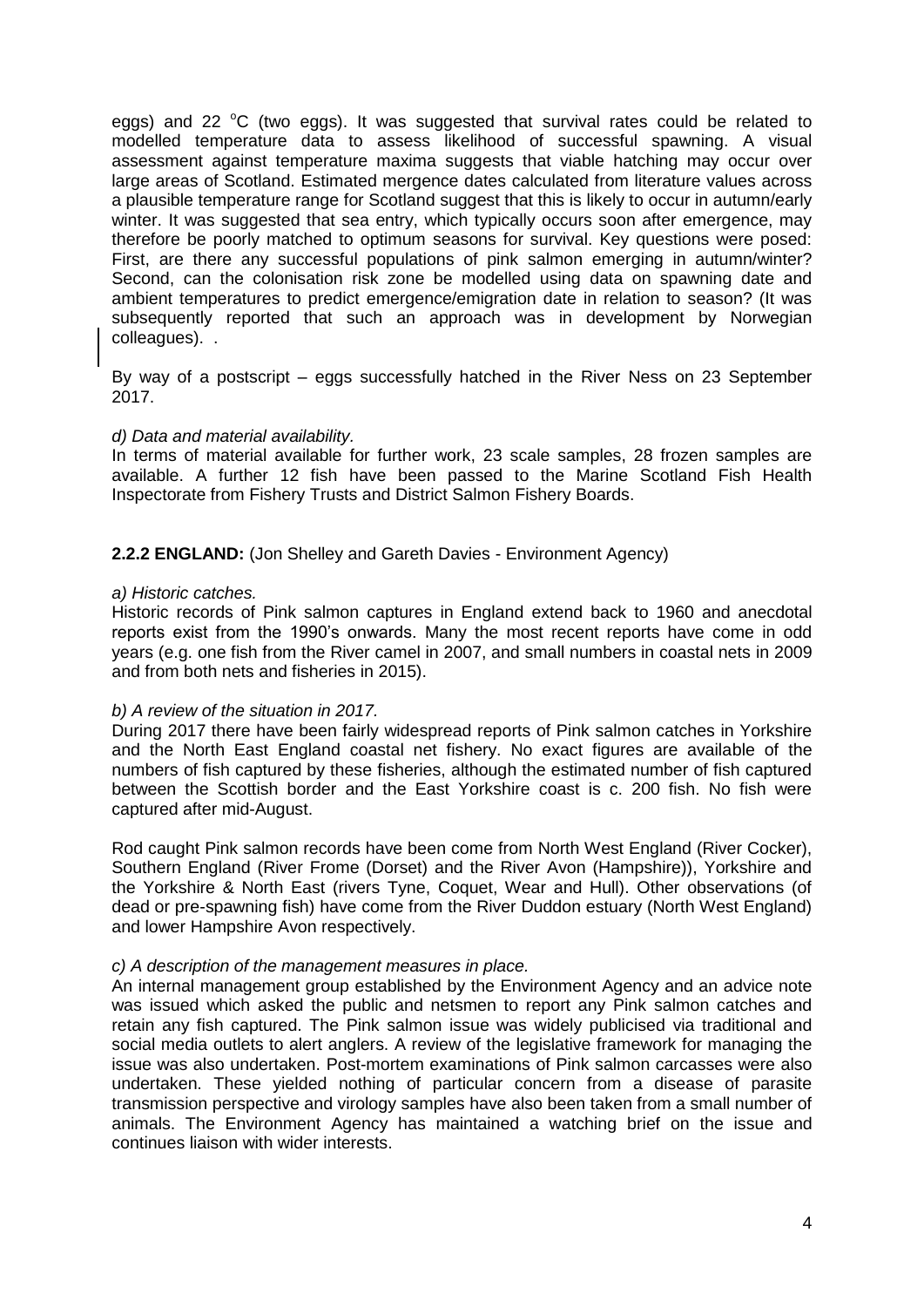#### *d) Data and material availability.*

The Environment Agency received nine Pink salmon carcasses and these have been retained in frozen storage. Samples of fins, muscle, scales, etc have been preserved from all fish for future work.

## **2.2.3 IRELAND:** (Michael Millane – Inland Fisheries Ireland)

#### *a) Historic catches.*

The first record of Pink salmon caught in Ireland was from the River Moy in 1973. Since then, occasional and largely anecdotal reports of Pink salmon have been made. These have been restricted to the west (Moy and Corrib systems) and south west (Munster Blackwater) of Ireland.

#### *b) A review of the situation in 2017.*

A total of 32 Pink salmon have been captured from ten river systems in Ireland during 2017. All but one of these fish were captured by anglers between the months of June and September. Peak catches occurred in July. One fish was retrieved from an illegal net. All of these fish were captured in river systems which extend from the north (Crana and Lackagh), north west (Ballisodare, Drowes, Garavogue and Moy) and west (Corrib, Erriff, Owengarve and Owenmore). Pink salmon have been captured significant distances upstream – up to 34 km upstream in the case of the River Corrib.

An additional Pink salmon was captured in the River Mourne, part of the Foyle system which forms the border between much of Northern Ireland and the Republic of Ireland.

#### *c) A description of the management measures in place.*

Following the appearance of Pink salmon in Ireland, Inland Fisheries Ireland embarked on extensive public awareness campaign. The primary aim of this was to increase reporting rates and to encourage anglers to retain any specimens caught for verification and subsequent scientific assessment.

IFI are also leading on the development of a Pink salmon risk assessment, in an attempt to to evaluate the potential impacts of the species in Ireland.

#### *d) Data and material availability.*

A total of 13 Pink salmon carcasses have been retained and stored by IFI and a range of biological samples (e.g. scales and tissue) will be removed. Carcasses will also be assessed for the presence of parasites and pathogens. IFI intend that these materials will be used for life history, genetic and genetic analyses, and some material may be used to develop eDNA assays. No decision has been made as to how the samples will be distributed for scientific assessments that IFI cannot conduct in-house. However, pathogen and parasitic analyses will be conducted by the Fish Health Unit of the Marine Institute.

**2.2.4 NORWAY:** (Ingebrigt Uglem and Kjetil Hindar - The Norwegian Institute for Nature Research, NINA)

#### *a) Historic catches.*

Even-year Pink salmon released in Russia from 1956 – 1978 did not establish successfully, but later introductions from 1985 – 2001 using odd-year fish did establish self-sustaining populations. Pink salmon have been recorded in northern Norway since 1958 and large numbers (25-50 tonnes) were captured along Norwegian coast during the 1960s and 70s. catches have been limited until 2017.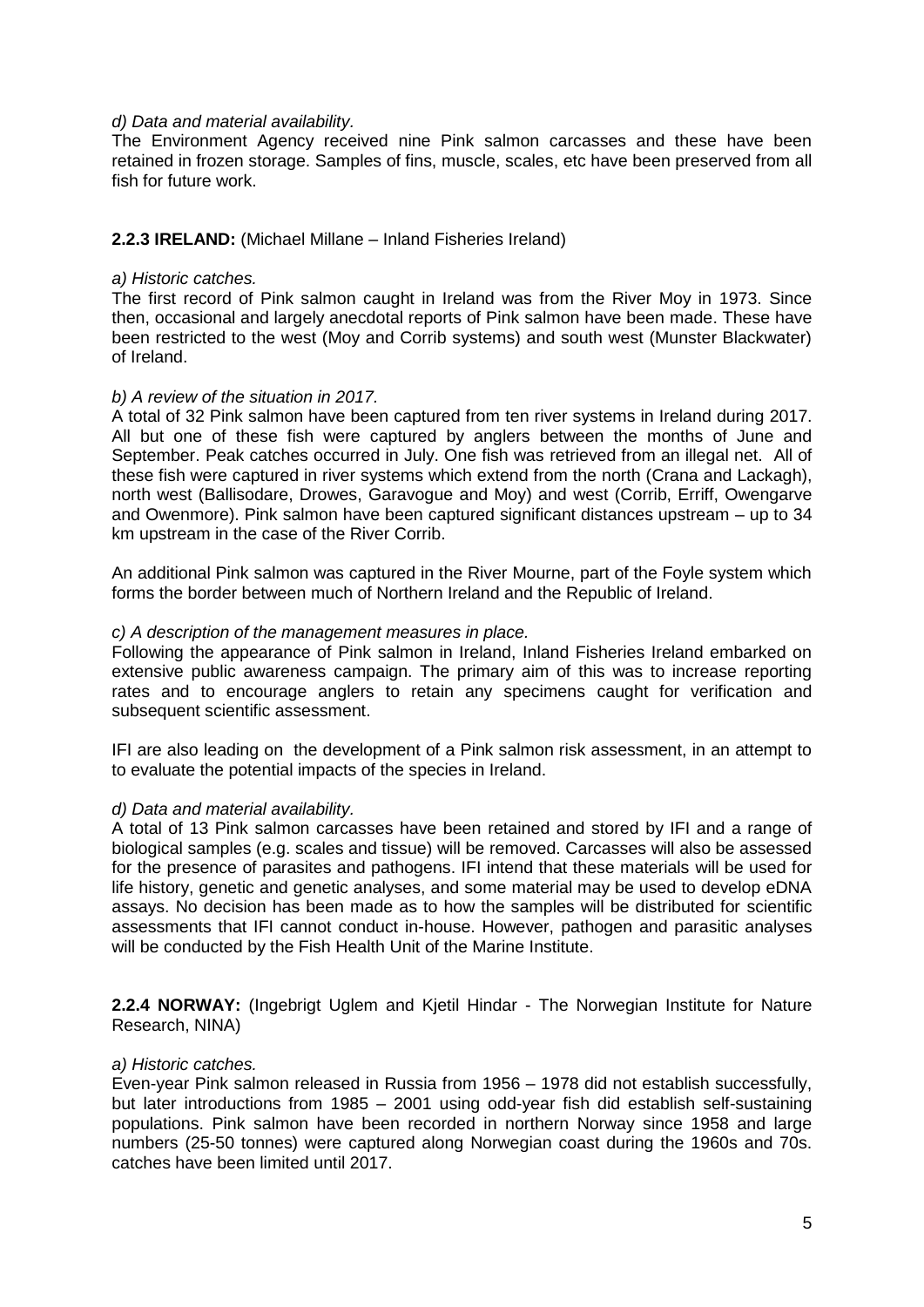#### *b) A review of the situation in 2017.*

A total 2773 Pink salmon have, up until 21 September 2017, been caught in the sea and in riverine sport fisheries. It is thought that more fish will be reported over the course of the year, and numbers will be refined once reports are received from individual rivers and bag nets. So far, reports of Pink salmon catches have been reported from sport fisheries in 236 Norwegian rivers, extending over 15 counties and covering the length of the country. Recent rod catches for 2015 and 2016 were 162 Pink salmon from 21 rivers and 159 Pink salmon from 30 rivers respectively. The numbers observed in 2017 are, therefore, a significant increase on previous years.

## *c) A description of the management measures in place.*

In Norway Pink salmon have been subjected to increased 'catch and kill' angling pressure in rivers where they are present. In 22 rivers (in counties Finnmark, Troms, Nordland and Møre og Romsal), measures such as removal by harpoon and netting have been used in addition to the use of sports fishing gear. Whilst 1639 fish had been removed in this way at the time of writing, the actual number of fish killed is not yet available and may be higher than reported here.

In addition to the removal of fish, Pink salmon redds have also been disrupted through raking of the river substrate. The efficacy of this measure has not been assessed.

## *d) Data and material availability.*

Small numbers of Pink salmon scales are available from 1999, although samples are available from more than 300 fish captured in 2017. Samples of whole fish (frozen) or fish tissue are also available from 80-100 individuals

## **2.2.5 ICELAND:** (Guðni Guðbergsson - Marine and Freshwater Research Institute, Iceland)

#### *a) Historic catches.*

The first Pink salmon reported in Iceland was captured in 1960. Since that date Pink salmon have been captured in most years, and most abundantly in odd years. The actual number of Pink salmon captured in Iceland may have been under-reported because female fish have been misidentified as Arctic charr.

#### *b) A review of the situation in 2017.*

Approximately 60 fish have been reported from Iceland during 2017.

#### *c) A description of the management measures in place.*

There are no specific management measures in place to protect native fish from Pink salmon in Iceland, and there has been no systematic research carried out to assess recruitment or recruitment potential.

#### *d) Data and material availability.*

Scale samples and DNA are available from *c.*20 fish which were captured in 2017.

## **2.2.6 DENMARK:** (info supplied by Finn Sivebæk - Danmarks Tekniske Universitet)

#### *a) Historic catches.*

Only two historical records of Pink salmon are available for Denmark. One fish was captured from Veile Fiord on the coast in 1976 and one fish was recovered from the River Ribe Å in 2007.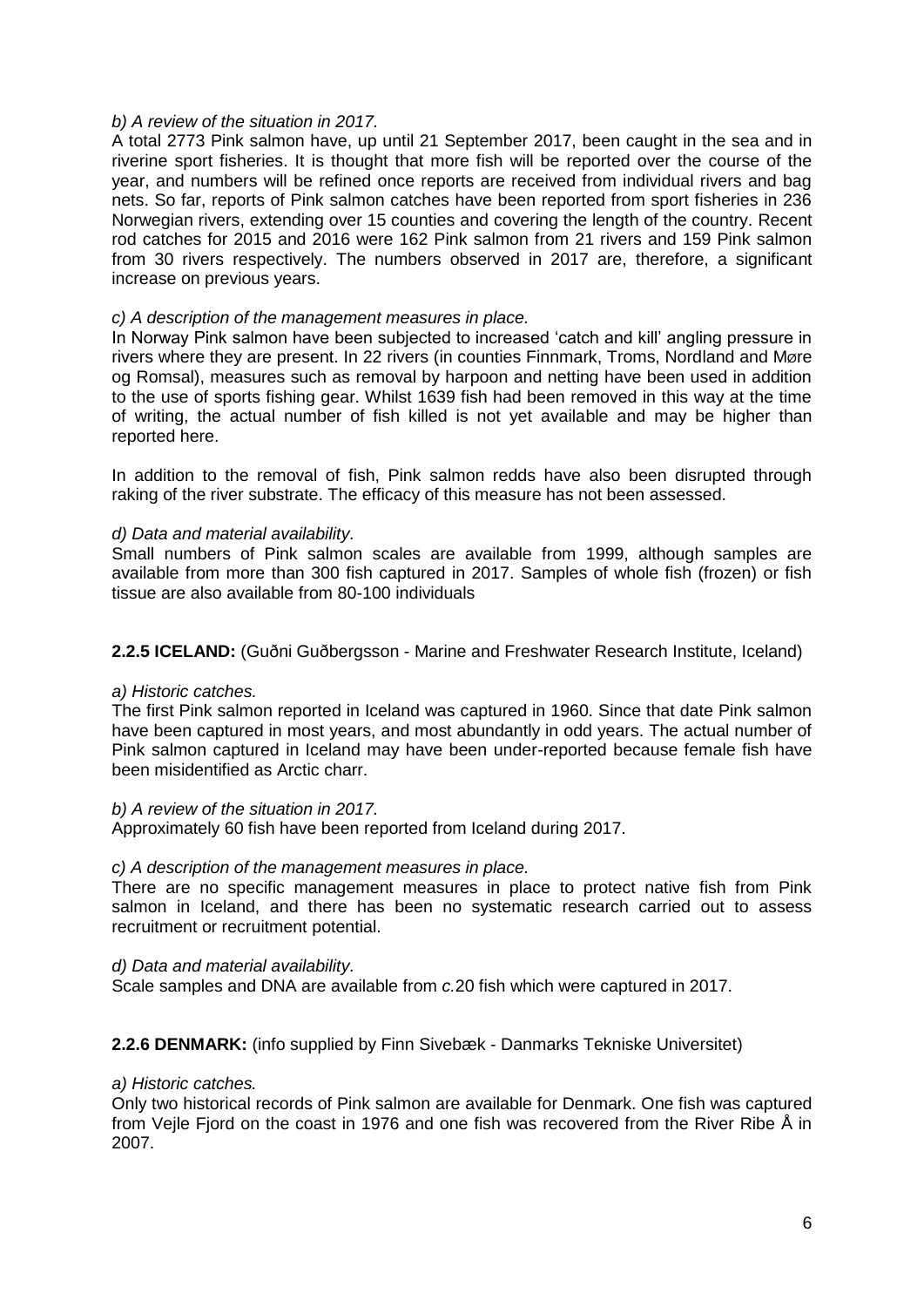#### *b) A review of the situation in 2017.*

A total of nine Pink salmon have been caught in different rivers (Storå, Varde Å, Sneum Å, Kongeå, Ribe Å, Vidå samt i Sæby Å and Uggerby) in 2017. A further two were captured in coastal areas (Kattegat and Skagerrak).

#### *c) A description of the management measures in place.*

Action has so far been limited to observing the situation, compiling records and taking general samples (including tissue) from the catches.

#### *d.) Data and material availability.*

Scale and tissue samples are available from five Pink salmon.

**2.2.7 FINLAND:** (info supplied by Panu Orell, Jaako Erkinaro, Eero Niemelä - Natural Resources Institute Finland)

#### *a) Historic catches.*

Pink salmon have been caught almost annually in Tana and Neidenelva rivers since the 1970s.

#### *b) A review of the situation in 2017.*

There has been a significant increase in the numbers of Pink season entering the Tana and Neidenelva rivers during 2017. The final catch data is not available yet.

#### *c) A description of the management measures in place.*

There is no specific management in place within these river systems as yet. However, all Pink salmon captured are being killed.

#### *d) Data and material availability.*

The Natural Resources Institute Finland (Luke) has collected scale samples over the years and are keen to participate in future monitoring and research. From the Norwegian side (mostly on the lower River Tana, 0-70 km from the sea) 108 pink salmon scales have been collected in 2017. This has been supplemented by the collection of an additional 30 pink salmon scales from the Finnish side (middle-upper River Tana plus tributaries).

**2.2.8 FRANCE:** (info supplied by Jean-Luc Bagliniere, Quentin Josset and Laurent Beaulaton - French National Institute for Agricultural Research, INRA)

#### *a) Historic catches.*

Pink salmon have not been recorded from French rivers prior to 2017.

#### *b) A review of the situation in 2017.*

Two fish have been captured in France. One in the Canche River in northern France on 25 August. It was released. The second was observed in early September during video counting in the Elorn River in North Brittany.

#### *c) A description of the management measures in place.*

No specific management measures are in place at the moment.

#### *d) Data and material availability.*

No scale or tissue samples are available.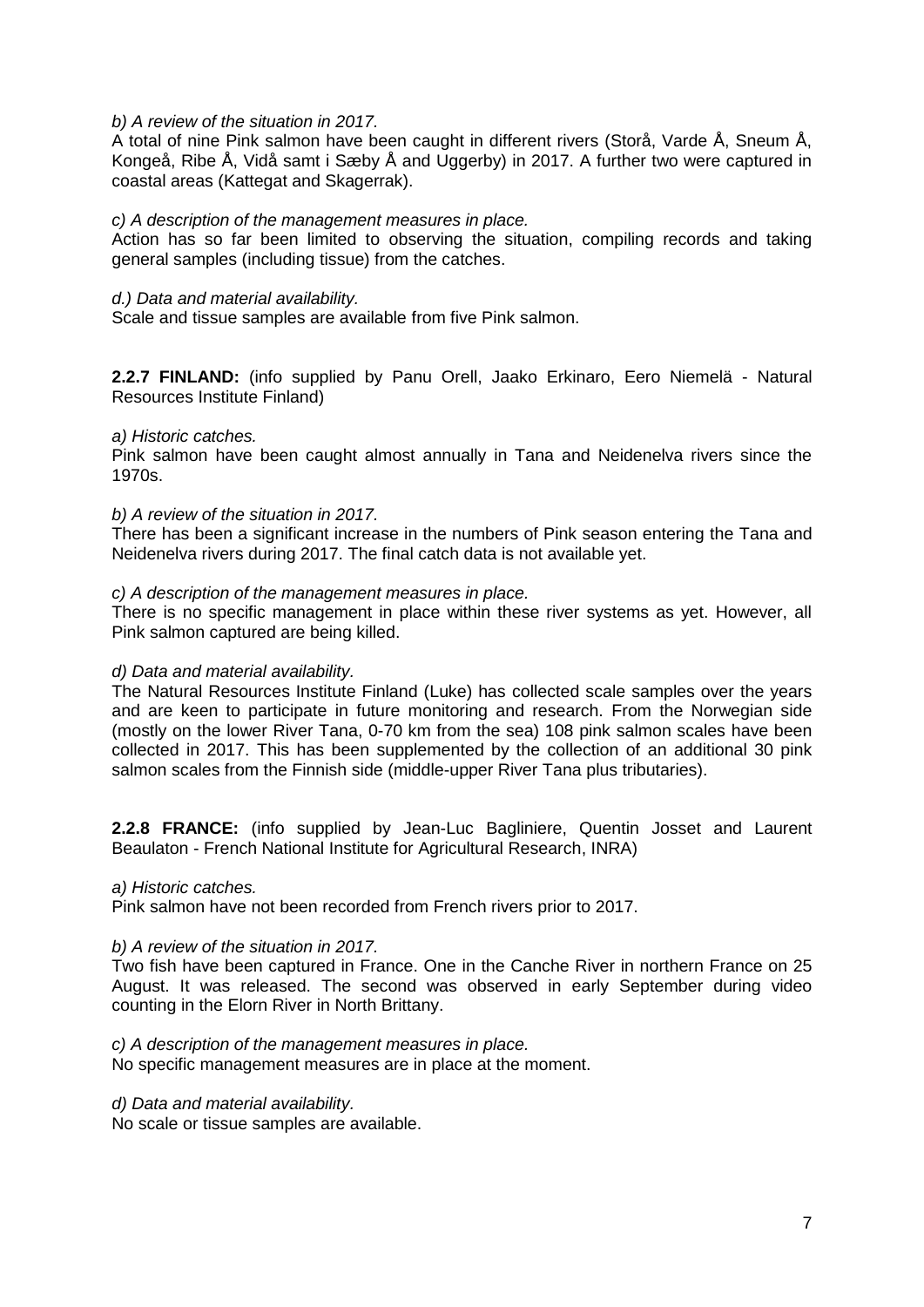**2.2.9 GERMANY** (info supplied by Marko Freese - Thuenen-Institute of Fisheries Ecology)

## *a) Historic catches.*

No Pink salmon had been recorded in German waters prior to 2017.

## *b) A review of the situation in 2017.*

A total of three Pink salmon have so far been captured or seen in German waters. One individual was captured by angling in the Weser/Ems system and another was captured during an electrofishing survey in a small stream close to the Danish border. Another fish was observed during this survey by was not captured.

#### *c) A description of the management measures in place.*

No management measures have been put in place, although regional authorities have been informed of the presence of these fish and they will maintain vigilance during future surveys.

#### *d) Data and material availability.*

No samples were kept during 2017, but regional authorities have been asked to retain suitable samples in future.

## **3. The ecology of Pink salmon**

CB opened the session by giving a very brief overview of the types of life history information which are available for Pink salmon from the literature and how these might compare with Atlantic salmon (e.g. Table 1)

| Life stage                       | <b>Pacific salmon</b>                      | <b>Atlantic salmon</b>                          |
|----------------------------------|--------------------------------------------|-------------------------------------------------|
| Lifespan                         | 2 years                                    | Can be >10 years                                |
| Time spent in freshwater (adult) | $\sim$ 3 months                            | Up to 12 months                                 |
| <b>Spawning period</b>           | July-October                               | November-January (UK) Oct-Nov (north Norway)    |
| <b>Spawning strategy</b>         | Semelparous                                | Can be iteroparous                              |
| Egg to hatch                     | 610 degree-days                            | 440 degree-days                                 |
| Time of emergence                | December-March                             | April - June                                    |
| Time spent in freshwater         | $<$ 2 months - 3cm, 0.2q and 5 $\degree$ C | Up to 5 years $-$ 12 cm, 20g and 10 $\degree$ C |
| Time spent in estuary/coast      | 3-6 months                                 | $<$ 5 days?                                     |
| Time spent at sea                | 1.5 years                                  | Up to 4 years                                   |

Table 1. Basic life-history characteristics of Pink and Atlantic salmon taken from the literature.

The question of origin was also posed. It has, perhaps reasonably, been assumed that all of these fish have originated from northern Russia, but this is unconfirmed.

Eric Verspoor (EV) facilitated a wide ranging discussion relating to how this type of information may be used to determine whether Pink salmon may establish within the UK, Ireland and other parts of western Europe.

*Plasticity:* Much of this discussion related to plasticity within Pink salmon and Pacific salmonids as a whole. Gordon Copp (GC), using the example of Pumpkinseed, suggested that invasive species may be less plastic than we assume. EV used the example of Pink salmon establishment in the North American Great Lakes to explain how this species may adapt its ecology and lifecycle to new or novel environments. CB made the point that there is a body of literature available from Russian sources which may help determine the ability of Pink salmon to colonise new areas naturally and reveal how variable the ecology of this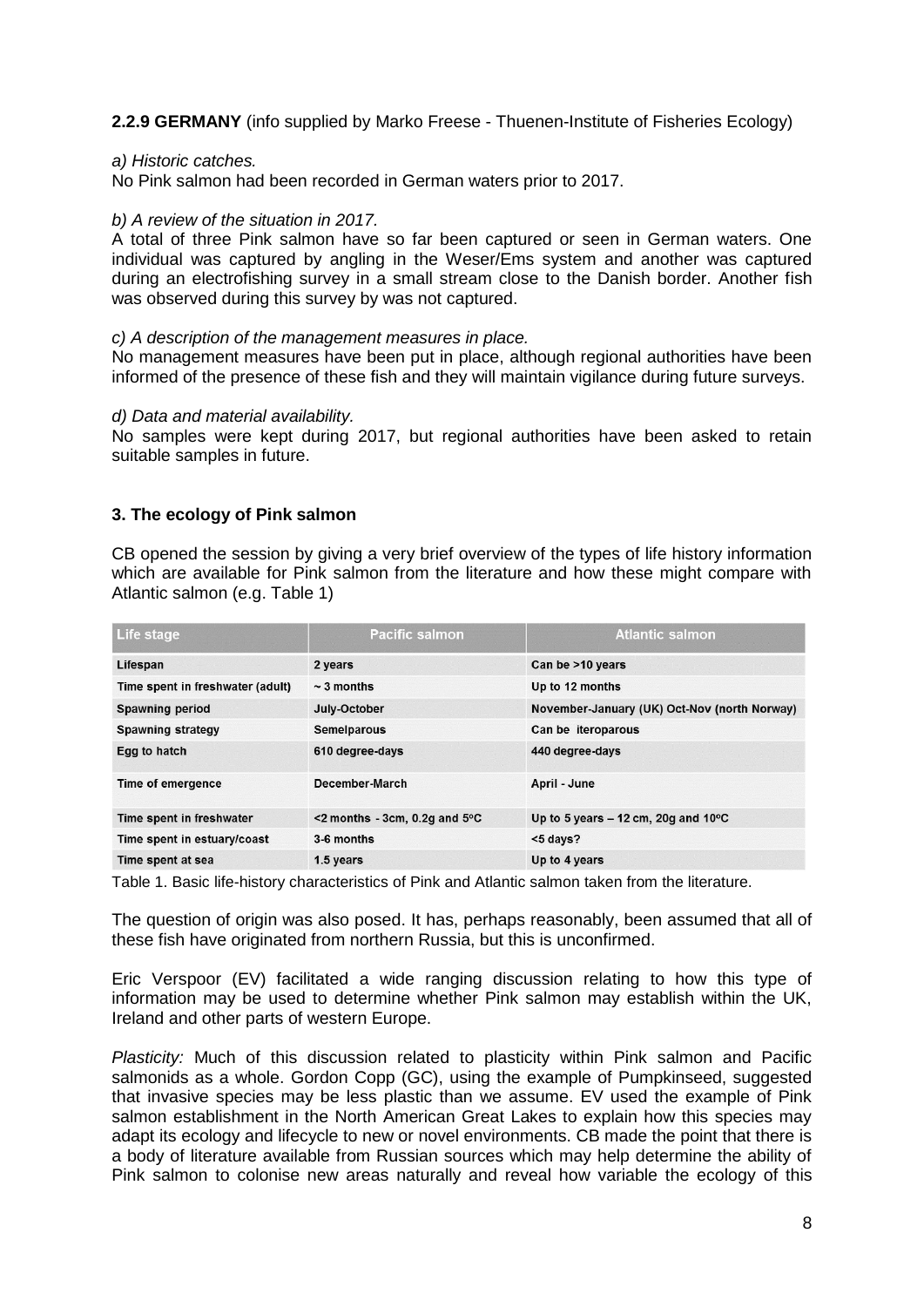species can be. It was suggested that the even-year Pink salmon population may not have succeeded because it didn't have the adaptive potential that the odd year population may have.

EV stated that we should focus our attention on those elements of Pink salmon ecology which we need to know in order to form as accurate a risk assessment as possible.

*Recent spread:* Conversation then turned to 2017 and why large numbers of Pink salmon are now being captured this year. Various views were put forward but attention focussed on climatic conditions. Carlos de Leaniz Garcia (CG) asked to what extent this may be seen as a one-off event or could we consider whether Pink salmon are simply adapting? CG went further and asked whether the 2017 cohort particularly adaptive, or was there something happening at sea that facilitated or permitted them to move larger distances? This provoked a short discussion re the development of expansion models and whether this is a direction that we should investigate. Phil McGinnity (PM) spoke about the nature of recipient habitats and asked whether these have now become more suitable for Pink salmon? It was agreed that this was a complex issue with little solid information to support any hypothesis, but was worthy of greater consideration.

CG suggested that the current invasion phase is the 'easy bit'. Fish are straying and eggs may be hatching, but to establish there needs to be more if populations are to become established. GC went on to say that modelling the expansion would be really informative and that is more likely to be a stochastic spawning expansion than a stepping stone process.

EV stated that there may be some genetic explanation that is selecting for straying and KH suggested that whilst Pink salmon are present in Norwegian rivers they may not be sustaining at all.

*Pink salmon versus Atlantic salmon*: There appeared to be remarkable consistency in the timing of observed spawning activity throughout the geographical range of Pink salmon in 2017, with most fish initiating this activity at the beginning of August. Given that spawning may take place between July – October and that emergence could occur anywhere between November to March (based on scenarios put forward by Marine Scotland Science and NINA earlier in the workshop), discussion turned to the potential interaction between Pink and Atlantic salmon. Whilst accepting that most fishery managers will focus on the interaction between these two species, Kjetil Hindar (KH) also cautioned against this narrow focus and urged the group to think about the potential impact that Pink salmon may have on trout populations. CB added that there was also the need to consider impacts on non-salmonids, and Sea lamprey in particular. Any impacts on native juvenile salmonids may also impact non-fish species, such as Freshwater Pearl Mussel. Ingebrigt Uglem (IU) stated that Atlantic salmon within the Kola Peninsula appear to have been unaffected by the presence of Pink salmon and discussion within the group suggested that in rivers where complexes of Pacific salmonid species co-exist within their native range (such as Pink and Coho in the same river), there appears to be little negative overlap.

*Ecosystem impacts:* Jens Carlson (JC) asked what impact large numbers of Pink salmon will affect the ecosystem. It was agreed that large influxes of additional nutrients may have a significant impact on nutrient budgets in affected areas, and if numbers were significantly large and regular.

Feeding: JC asked what Pink salmon were feeding on. Gareth Davies (GD) and Chris Conroy (CC) confirmed that all of the Pink salmon stomachs examined during 2017 were empty. GD added that some fish captured in England were hosts to sea lice. Michael Millane (MM) queries what species of sea louse were found on pink salmon. GD confirmed that they were *Lepeophtheirus salmonis*. This is consistent with published accounts of Pink salmon as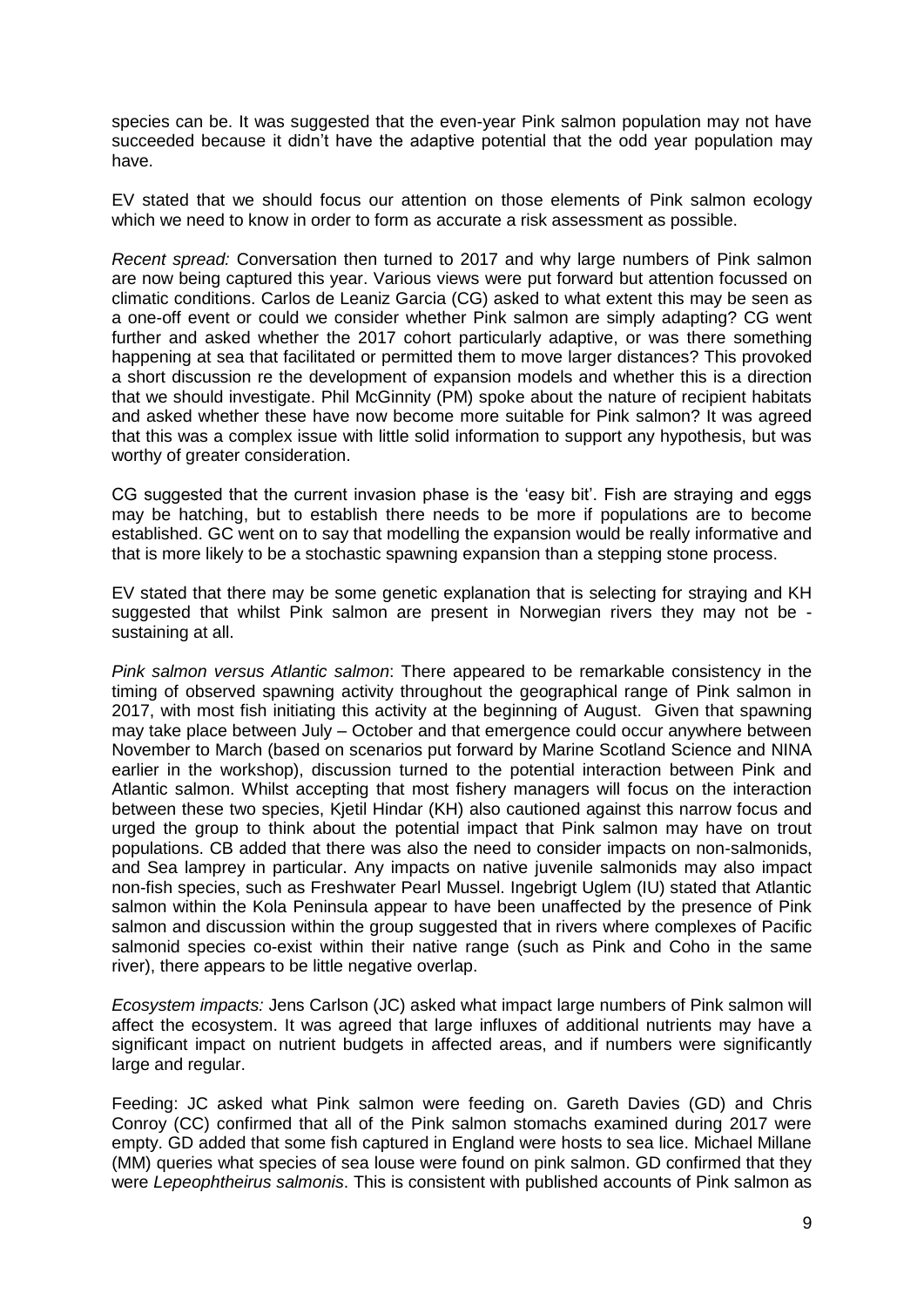host of this species within its native range. CC suggested that we could use scale samples to help inform the movements and diet of fish captured in our rivers.

*Moving forward:* EV suggested that we may be limited in what we can say at the moment, but that we should consider putting together a framework for moving forward. CB added that we need to focus on pooling the limited resources at our disposal – both financial and the biological material which has been collected so far. It was important to avoid any unnecessary duplication of effort across Europe and within the UK.

## **4. Pink salmon Rapid Risk Assessment**

GC led the discussion on the risk assessment process and took the group through a brief presentation. Access to this has been provided to all workshop members and the email group by Dropbox.

By way of an introduction GC explained the origin of the risk assessment process – via the nuclear industry. He also explained that: 1) risk analysis should be a dynamic process which allows re-assessment as new data becomes available; 2) risk assessments should be used to inform decision makers and are not a decision-making tool; 3) risk assessments deal with adverse impacts only; and 4) they are based on current information and climatic conditions – not future scenarios. The current Rapid Risk Assessment for Pink salmon suggested that:

Entry – very likely – high confidence Establishment – very likely – high confidence Dispersal – rapid spread – high confidence Natural – rapid – high confidence Human assisted – intermediate – high confidence Impact overall – Moderate – low confidence Environmental – moderate – low confidence Economic – moderate – low confidence Social – moderate – low confidence Overall – high risk

GC added that there was a view that numbers were increasing from 2007 onwards and that most record follow the odd-year pattern that might be expected from fish originating for the Russian stockings.

He added that there was evidence of successful spawning but not of recruitment. Following this meeting (23 September 2017), Chris Conroy of the Ness and Beauly District Salmon Fishery Board confirmed that eggs held in egg boxes *in situ* within the River Ness had successfully hatched to the alevin stage.

There remains an absence of evidence of adverse impacts and there was a need to address this through the delivery of an appropriate R&D programme.

Initial discussion following the introductory talk focussed on establishment. More specifically how many reproductive cycles were required to confirm that a population is sustainable. A conservative view, put forward by GC, was that this might be 20 reproductive cycles, but could extend to 50.

Going forward, the workshop attendees were informed that the GB Non Native Species Secretariat (GBNNSS) would be commissioning a full Risk Assessment for Pink salmon. This process will be co-ordinated by the GBNNSS and they were in the process of identifying a lead to take this task on. Some financial resource are available for this, but this is relatively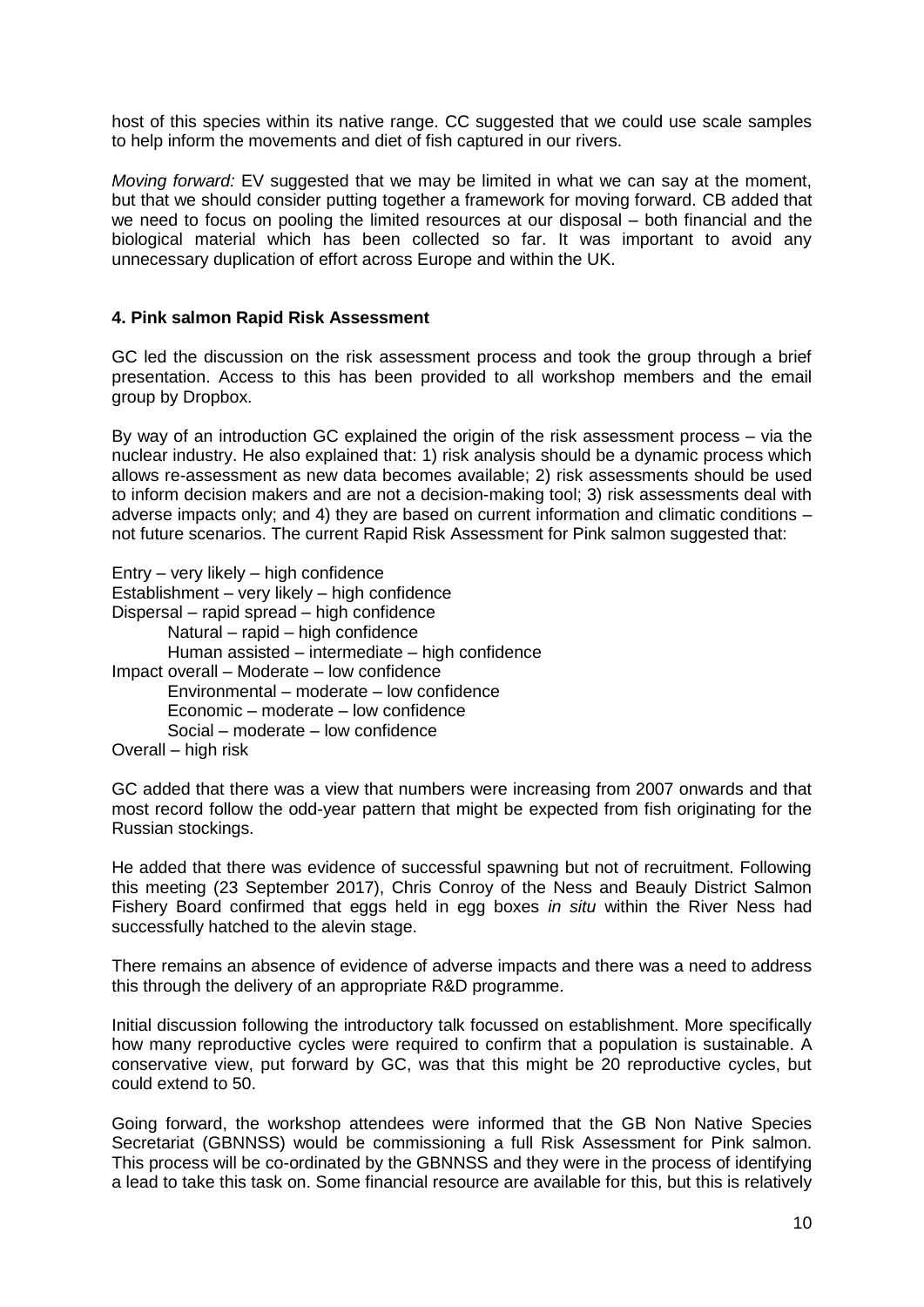small (~ £1K). Following receipt of a draft Risk Assessment, the document will be peerreviewed and the final document has to be signed off by the GBNNSS Board.

CB asked if any other countries represented either had, or were planning to develop, a Pink salmon Risk Assessment. MM indicated that IFI were in the process of putting such a document together. IU stated that all INNS are assessed every five years within the Norwegian Black List Assessment process and Pink salmon should form part of that.

## **5. Drivers for Management – Themed breakout sessions**

CB ensured that everyone at the workshop had signed up to contribute to one of the four themed breakout sessions. These were:

a) Data gathering and evidence;

b) Genetics;

c) Interactions; and

d) Management.

A list of participants in each of the four themes is provided at Annex 3.

#### *Theme 1: Data gathering and evidence (Rapporteur – Colin Bean)*

This group reported that there is a need for a coordinated approach to collecting and recording data relating to Pink salmon at an individual country level, at a UK level and that there should be some mechanism for data collected from Europe (as a whole) to be made available to all. For this to be of wider use, there is a need to identify the key data needs and, if possible, standardise the ways in which these data are obtained.

Much of the data obtained (based on the presentations provided during the workshop and historical records) is provided by recreational anglers and netsmen, rather than by specialised or targeted survey. There is a requirement, therefore, to provide the requisite training and materials to those individuals which will enable them to identify Pink salmon at all stages of development, and provide both data (such as location and time of capture) and physical samples (such as scales, tissue or whole fish, for laboratory analyses).

Within the laboratory, any samples received, should go through a standard post-mortem procedure, which should be standardised throughout Europe as much possible. Beyond identifying, what should be, basic data needs (e.g. morphometric data, parasitology, bacteria/viruses, age, sex, etc.) there appears to be little published material with regard to standard post mortem procedures which would allow comparisons to be made and for standards to be developed. The issue of sample storage also needs to be addressed, and it would be useful to identify minimum requirements and standard preservation protocols which would enable all those with a need to access these to obtain good quality material.

A range of potential survey techniques were explored by the group. These are summarised in Table 2 below and included a number of passive and active survey approaches.

There was a feeling that reliance on public reports (from anglers and netsmen) or on ad hoc surveys to identify the distribution of Pink salmon may result in significant under-reporting of Pink salmon distribution and numbers. Ways of increasing efficiency of data gathering, such as the use of geotagged mobile telephone 'apps' were also discussed.

Discussion then turned to alternative monitoring approaches, including the use of environmental DNA. Pink salmon eDNA assays have already been developed by JC at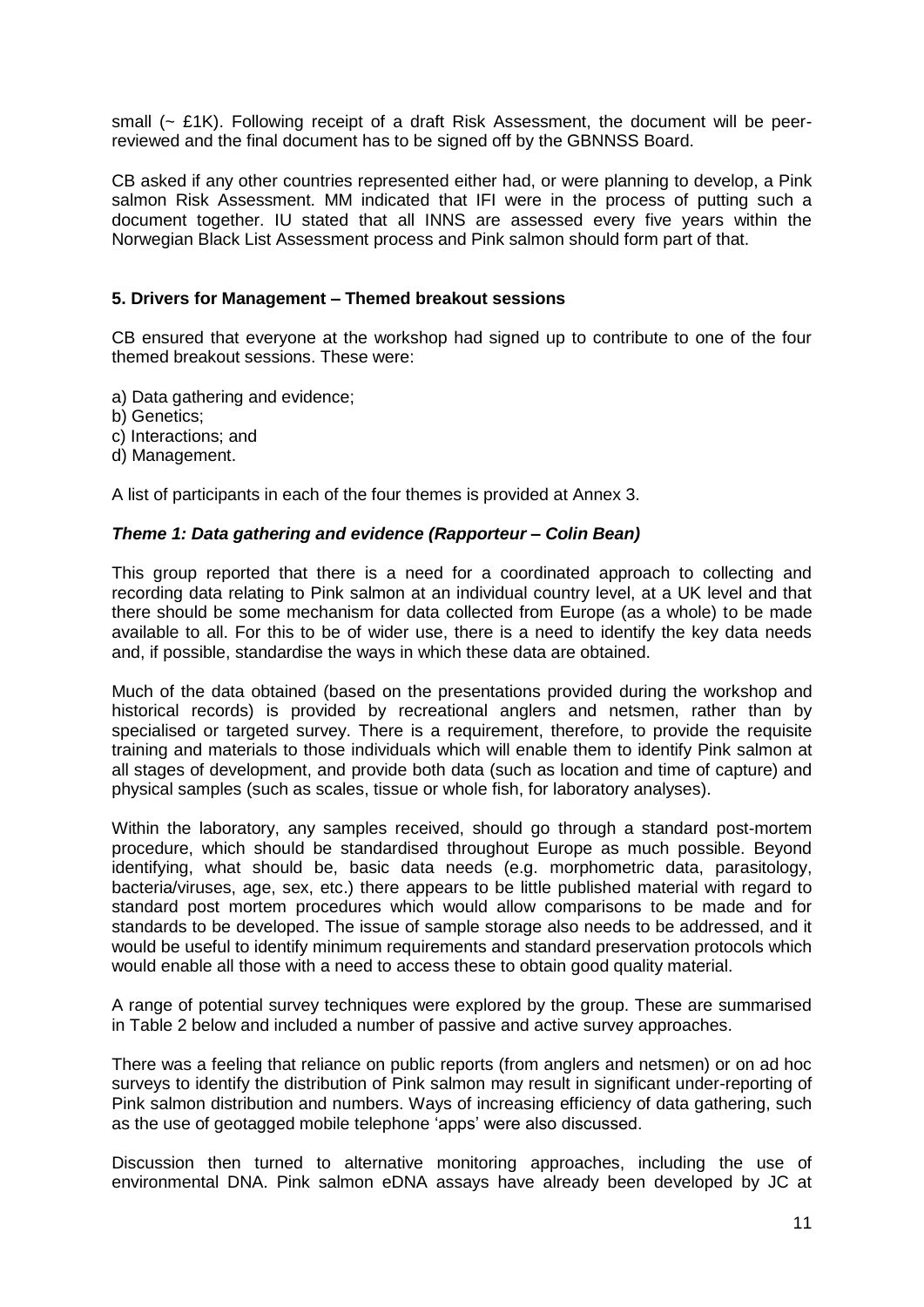University College Dublin and John Finarelli (JF) led a short exchange on survey designs which may reduce effort and maximise detection. Such an approach would require careful survey design to ensure that the upstream limit of migration was identified, and some consideration would have to be given to survey timing given that Pink salmon may only be present within the river for 6-7 months of the year as spawning adults and juvenile fish. There may be a possibility of sampling estuarine and near coastal environments to identify the presence of post-smolt fish in the months following their emigration from rivers. It was suggested that water sampling may form part of the routine surveys carried out by agencies such as SEPA, EA etc. who are responsible for water quality monitoring, and in the case of Scotland, SEPA also have lead responsibility for aquatic non-natives.

| Method                             | Advantages                                                                                                                                                                  | <b>Disadvantages</b>                                                                                                                                                                                                                                                                                                                                                                                                                            |
|------------------------------------|-----------------------------------------------------------------------------------------------------------------------------------------------------------------------------|-------------------------------------------------------------------------------------------------------------------------------------------------------------------------------------------------------------------------------------------------------------------------------------------------------------------------------------------------------------------------------------------------------------------------------------------------|
| <b>Angling</b>                     | Low cost; Effective reporting<br>could be improved through the<br>use of geotagged telephone<br>apps which allow records to be<br>verified if images are uploaded.          | It is ad hoc; Pink salmon may<br>vary in their catchability; Fish<br>mis-identified<br>may<br>be<br>as<br>Atlantic salmon or sea trout as<br>river<br>entrants<br>new<br><b>or</b><br>Arctic<br>anadromous<br>charr in<br>areas above a latitude of 65° N.<br>Many anglers will not report<br>their<br>catch<br>relevant<br>to<br>authorities, and many may not<br>record<br>morphological<br>retain<br>measurements<br>or<br>physical samples. |
| <b>Netting</b>                     | May provide large numbers of<br>fish in coastal areas or as they<br>enter river systems.                                                                                    | Netting effort is either absent or<br>is being phased out in most<br>Coastal<br>areas:<br>nets<br>may<br>capture fish at sea but this does<br>not indicate which rivers they<br>will attempt to enter.                                                                                                                                                                                                                                          |
| Electrofishing                     | Can be used to capture fish in<br>rivers and streams where they<br>are known to be present, or to<br>investigate presence in new<br>areas.                                  | Can be costly; Few areas can<br>be sampled in a day if sampling<br>sites are widely spread; May be<br>ineffective in waters $> 1m$ deep<br>or in wide watercourses.                                                                                                                                                                                                                                                                             |
| <b>Visual Observations</b>         |                                                                                                                                                                             |                                                                                                                                                                                                                                                                                                                                                                                                                                                 |
| <b>Direct observation</b>          | Can be very cheap if carried out<br>from the bankside.                                                                                                                      | Water clarity may be an issue in<br>many water bodies. Fish may<br>be missed in areas which are<br>highly coloured by dissolved<br>organic material; Costs may<br>increase if fish are observed in<br>situ by snorkelling; Camera<br>observations can yield good<br>quality data but most<br>are<br>stationary<br>and some<br>post-<br>processing of filmed material<br>may be required.                                                        |
|                                    |                                                                                                                                                                             |                                                                                                                                                                                                                                                                                                                                                                                                                                                 |
| <b>Remote observation (Drones)</b> | Can be used to monitor fish in<br>clear waters (though these may<br>need to be verified); can be<br>used to identify and count<br>spawning<br>aggregations<br>and<br>redds. | Drones not widely used by<br>many agencies; In some areas,<br>there may be physical (e.g.<br>canopy<br>cover)<br>legal<br>or<br>constraints which may limit their<br>use.                                                                                                                                                                                                                                                                       |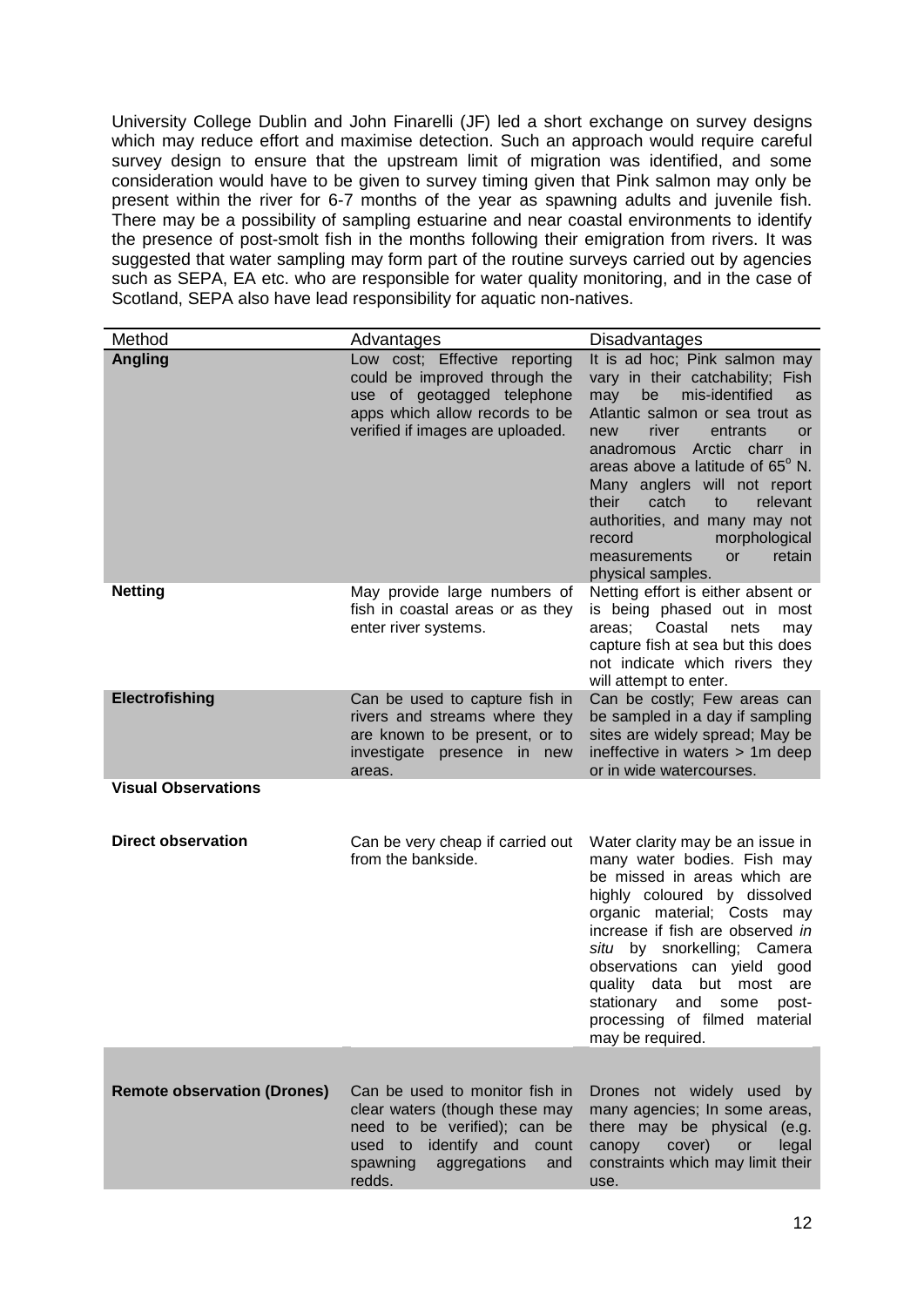| <b>Fish counters</b>            | Where installed many counters<br>(particularly Vaki designs) now<br>include cameras to allow quality<br>assurance of count records:<br>provide<br>Counters<br>data<br>on<br>presence and numbers of fish.                                                                                                                                                                                      | Cameras<br>not<br>widely<br>are<br>distributed<br>in most countries;<br>Some counters may be located<br>in areas off of the main stem of<br>rivers and in areas where<br>maximum benefit is not realised<br>assessing Pink salmon<br>for<br>numbers; Like static cameras,<br>some post-processing of filmed<br>material may be required. |
|---------------------------------|------------------------------------------------------------------------------------------------------------------------------------------------------------------------------------------------------------------------------------------------------------------------------------------------------------------------------------------------------------------------------------------------|------------------------------------------------------------------------------------------------------------------------------------------------------------------------------------------------------------------------------------------------------------------------------------------------------------------------------------------|
| <b>Environmental DNA (eDNA)</b> | Can be cheap if a reliable assay<br>bioinformatics<br>and<br>are<br>available.                                                                                                                                                                                                                                                                                                                 | A suitable survey approach has<br>not yet been developed for Pink<br>salmon in rivers; Water sample<br>collection and filtering has to be<br>within<br>carried<br>out<br>short<br>a -<br>timescale; Cross contamination<br>of samples is concern in both<br>the field and laboratory.                                                    |
| <b>Telemetry</b>                | Increasingly affordable and tag<br>efficiency is making use of this<br>technology a routine tool in<br>determining fish<br>distribution,<br>habitat<br>use<br>and<br>migration<br>behaviour. Data Storage Tags<br>also provide the opportunity to<br>determine<br>the<br>role<br>of<br>environmental<br>parameters<br>temperature) in<br>(such<br>as<br>determining<br>habitat<br>preferences. | Fish have to be captured in<br>order<br>to<br>insert<br>the<br>tags.<br>Depending on the number of<br>receivers used and the activity<br>the<br>fish,<br>patterns<br>of<br>large<br>of<br>data<br>volumes<br>be<br>can<br>generated. This requires time<br>for post-processing of data and<br>interpretation.                            |

Table 2. Advantages and disadvantages of surveillance and monitoring techniques discussed by the 'data gathering and evidence' Theme-group on 21 September 2017.

The use of standard DNA approaches to establish the source of Pink salmon in European rivers and to provide information on Effective Population Size were also discussed, though it was agreed that this would be covered within the Genetics Theme.

## *Theme 2: Genetics (Rapporteur – Eric Verspoor)*

This group was well organised and it was clear that there were several programmes already established which could be used to support some new work on Pink salmon genetics.

There was a clear recommendation from the group that a technical steering group for Pink salmon should be established. This group, which could comprise the theme members as its core, should take the lead in coordinating genetics activities, identifying priorities and seeking out new funding opportunities. The possibility of applying for EU COST Action support was also discussed as a means of facilitating wider cooperation and information exchange between European partners. EV offered to lead or coordinate, what would be called, a 'European Pink Salmon Genetics Group'. One of the first tasks of the group will be to scope the range of genetics-based questions which need to be addressed.

One of the most obvious questions, which could be tackled relatively easily, relates to the origin of fish found around Europe. It is widely thought that all of the Pink salmon captured in Europe originated from established northern Russia. John Gilbey (JG) from Marine Scotland Science will coordinate a project which will use established contacts from across all of the European countries which collected samples during 2017 and compare these to baseline samples obtained from Russia to test whether this is true.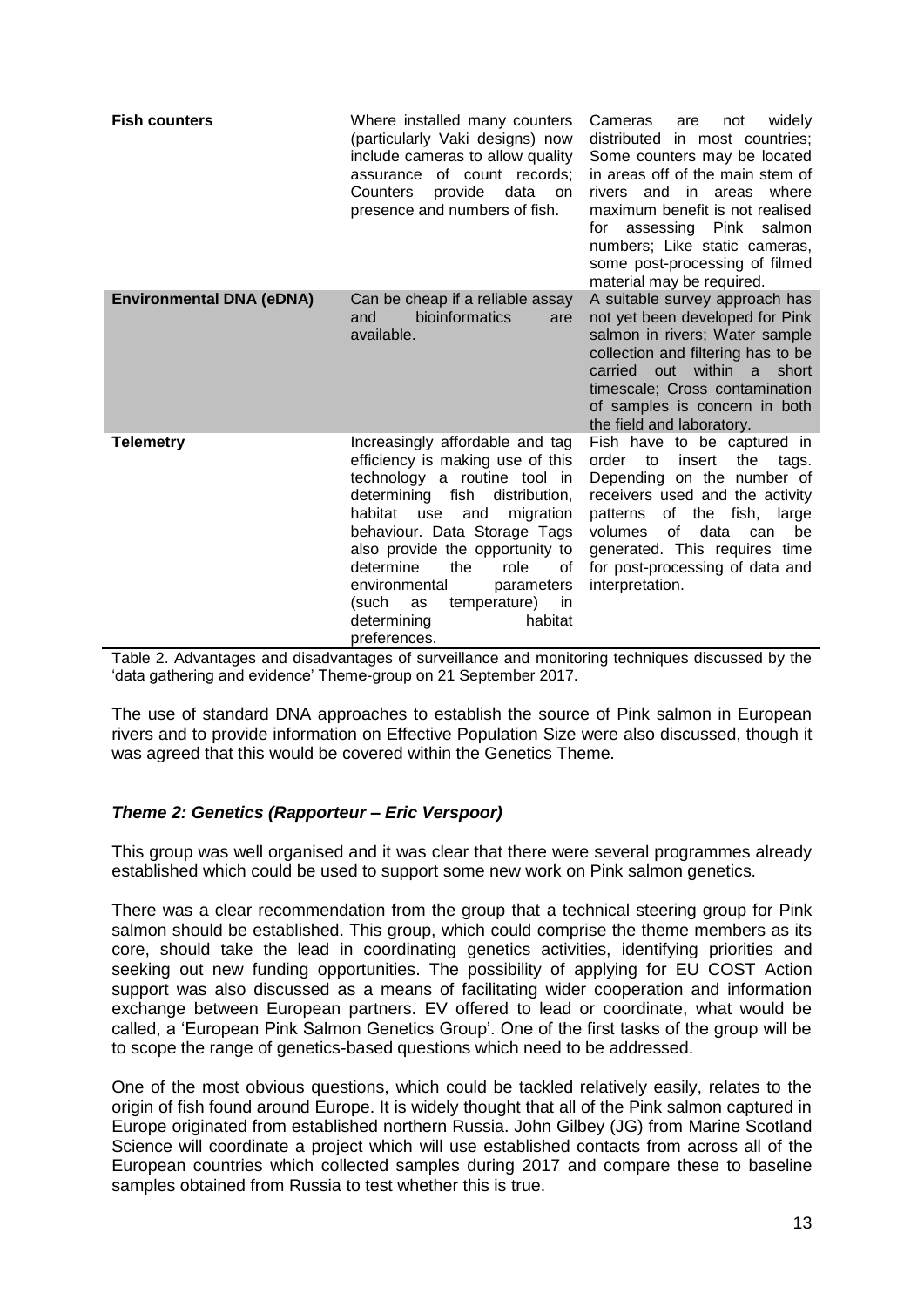The genetics group will also, as part of its work, develop protocols and agree standards for eDNA monitoring protocols for Pink salmon and field sampling protocols for the collection of genetic material.

## *Theme 3: Interactions (Rapporteur – Alistair Duguid)*

The interactions group examined spatial and temporal overlaps between Pink salmon and other species – particularly Atlantic salmon, but also trout, Arctic charr and anadromous lamprey species. Evidence from the River Ness in 2017, principally from the *in situ* camera work carried out by CC, showed that Pink salmon spawned in areas used by Atlantic salmon and trout.

It was agreed that several gaps exist in terms of our understanding of Pink salmon ecology and their environmental tolerances in waters outwith their native range. It was suggested that a modelling approach could be used, once their relationship with temperature was fully understood, to determine where fish might successfully spawn and predict timings for hatching and emergence as well as sea entry.

Whilst it was agreed that competition for food in freshwater may be limited, nothing is known about how large numbers of post-smolts may impact native fish in estuarine and near coastal waters. The behaviour of these fish in European rivers may adversely impact native fish. Aggressive behaviour may, for example, influence habitat use by Atlantic salmon and trout, and it was unclear whether precocious parr may, in particular, be adversely affected.

Initial examination of fish captured in 2017 suggested that disease and parasite transmission may not be as big issue as first thought, although relatively few fish have been analysed within the UK and in other parts of Europe. More work is required in this area. *Saprolognia* infections, picked up by fish which have entered freshwater may also be a cause of concern.

Newly arrived Pink salmon may attract piscivorous predators to new areas or to habitats which may not have been subject to significant predation pressure in the past. This can also be extended to human exploitation and it is possible that efforts to exploit Pink salmon illegally or legally may place additional pressure on native fish. Some concern exists over the efficacy of legal powers to limit human exploitation.

The possibility of Pink salmon to influence catchments on a wider scale, through the addition of nutrients, was also discussed. The semelparous life history strategy of Pink salmon means that large numbers of fish can be left to decay within watercourses that they inhabit. Increases in nutrient levels could, for example, impact the quality of water available for species of high conservation value, such as Freshwater Pearl Mussel (*Margaritifera margaritifera*). From a human perspective the odours released from decaying carcasses may also impact the experience of recreational anglers. At its most extreme this may impact local economies.

## *Theme 4: Management (Rapporteur – Alan Wells)*

The scale of the issue and the magnitude of the risks posed by Pink salmon were the primary consideration. So too was the powers available to fishery managers to deal with those risks once they have been identified. This requires a clear line of responsibility for dealing with the issue, and clarity with regard to the roles and responsibilities of others. Whilst it has been assumed that any new influx of Pink salmon will not happen before 2019 – in line with the odd year nature of the Pink salmon stock used to establish this species in northern Russia – it was noted that in Norway there had been observations of Pink salmon in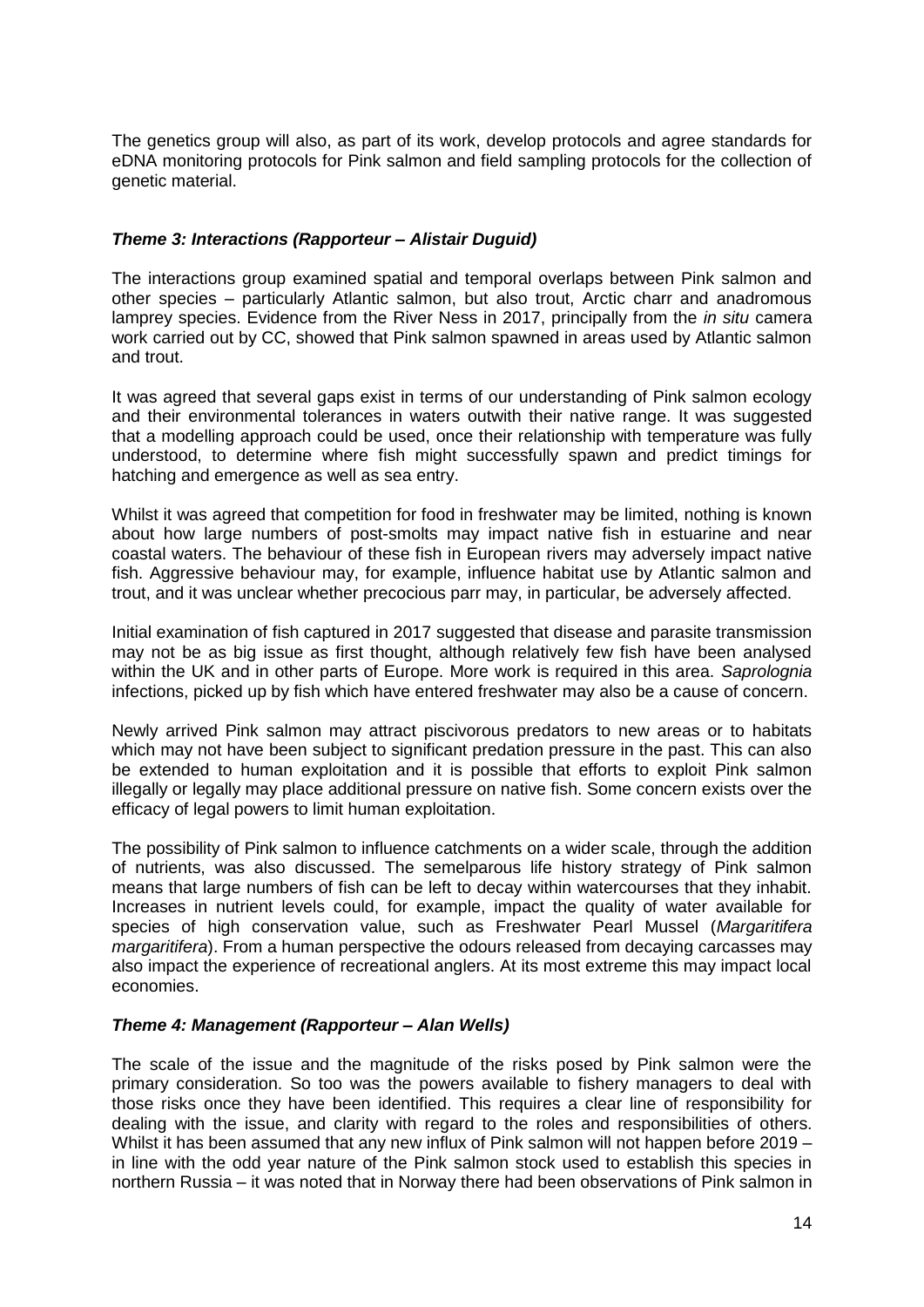2016. It was therefore felt that the situation would need to be monitored closely in 2018 and that a full Risk Assessment, and a review of management measures should be developed in advance of that.

The group agreed that completion of the full Risk Assessment was a priority and that this should be used to get stakeholders into a state of readiness for 2019. From a Government perspective, the key drivers for management action will include the protection of sites designated for nature protection (such as SSSIs and SACs) the impact that Pink salmon may have on downgrading the status of WFD waterbodies. The impact on existing Atlantic salmon and trout fisheries may also be a significant driver for action and many European countries have a system of management targets (such as Conservation Limits, species management plans) which may influence their activity.

The group thought it important to understand why Pink salmon have appeared in larger numbers and explored the range of management measures which are currently being employed to deal with this. Most countries operated and 'catch & kill' policy, though early intervention may have resulted in more of these fish being retained for scientific analysis. Generally this has been limited to those fish captured by angling or in commercial nets. In Norway, however, this has extended to harpooning fish in the lower reaches of rivers. Additional effort, in Scotland and Norway, has gone into the physical disruption of redds. This activity may carry significant health and safety risks for those who carry this activity out in fast flowing and/or deep rivers, and IU added that its efficacy has yet to be assessed. Mark Bilsby (MB) added his experience from the River Dee, where this has been used as the primary management activity for dealing with Pink salmon. MB stated that this procedure is extremely labour intensive and that it appears to result in the loss of few ova. The causes of this are unknown and MB suggested that it may be due to the depth of the redds. He added that in many redds, no eggs were seen at all. There was some dialogue amongst workshop participants as to whether some of the areas identified as redds were actually redds at all, or whether they were areas tested by Pink salmon prior to attempting red excavation. CC confirmed that this accorded with behaviour observed in the River Ness. The re-suspension of fine material downstream was also discussed, as was the scale of such works. It was clear that such works, if they continue, should only only be carried out with hand tools at an individual redd level and that, in the early stages of such intervention, care should be taken to avoid the disturbance of Sea lamprey spawning areas, or Freshwater Pearl Mussels.

IU added that we need to have 'many tools in the toolbox' if we hope to manage pink salmon populations in addition to redd disruption. Discussion turned to the possible capture and removal of juvenile Pink salmon once they emerge from redds and initiate downstream migration. Various suggestions were made and these included the use of modified fine mesh drift nets, fyke nets and active fishing (using electrofishing) for juveniles/smolts. The small size of Pink salmon smolts (typically 30 mm in length and 0.2 g), and the possibility of large numbers, suggest that management intervention at this stage may be unsuccessful.

Regardless of which management activity is taken to tackle the Pink salmon issue, it is accepted that this will divert resources away from traditional fisheries management for native species at a time when the status some species, such as Atlantic salmon, is in decline.

Current work, which aims to understand the temperature requirements of Pink salmon, and the probability of successful recruitment in UK and Norwegian rivers, will help inform whether this species will establish. It will also determine what structures and materials should be in place prior to the expected return of these fish in 2019 and what management actions will be required.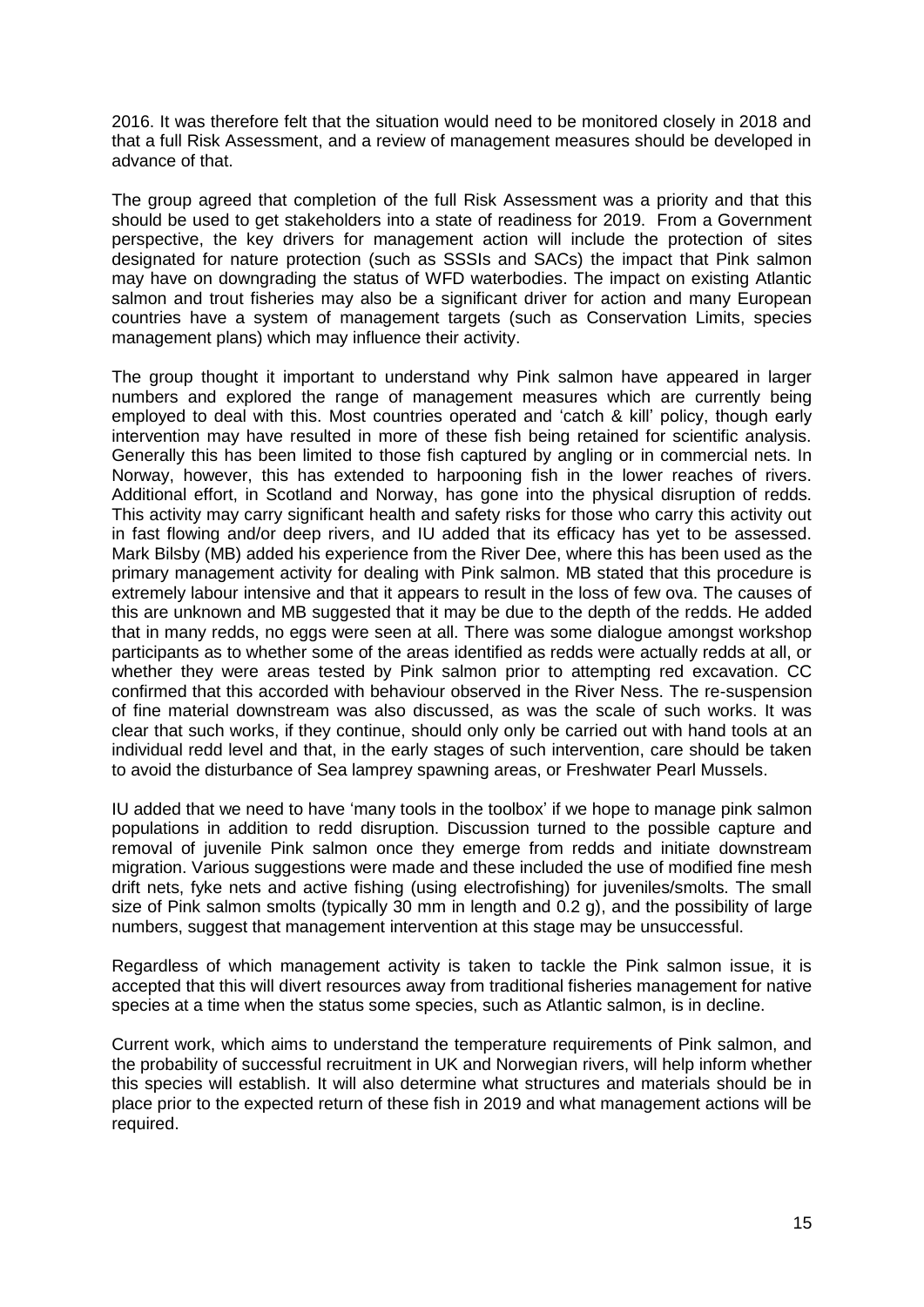## **6. Summary and outcomes**

CB went back to the broad aims of the workshop identified at the start of the day. These were to:

- understand past, and current distribution and consider what we might expect in future years;

- have a common understanding of Pink salmon ecology, species plasticity, invasiveness and implications of phenological change;

- use this information to refine existing Risk Assessments in UK and Europe for this species; - develop an awareness of current surveillance and management measures: examine their efficacy and explore the potential use of new tools (e.g. eDNA); and

- identify knowledge gaps and identify how these can be addressed – and by whom.

- **Workshop participants were provided with summary information from all of the areas known to have been affected by the invasion their rivers by Pink salmon in 2017. All participants were involved in discussions relating to Pink salmon ecology it was clear that our understanding of plasticity in this species is not well understood.**
- **The workshop identified similar workstreams relating to the role of temperature and hatching success in Pink salmon populations in both Scotland and Norway. This will form the basis of a better understanding of the environmental requirements of Pink salmon outwith their native range. In Scotland it may form the nucleus of a wider predictive approach, using newly developed water temperature models, to identify rivers most at risk. This work is being taken forward by Marine Scotland Science. Similar approaches may be used elsewhere.**
- **It is generally accepted that these fish originate from odd-year stock and that they have resulted in socking activities carried out in northern Russia. A project has originated from the workshop which will test whether this is true. This will be led by John Gilbey of Marine Scotland Science.**
- **The workshop has stimulated the formation of a 'European Pink Salmon Genetics Group' and this will be coordinated by EV of the University of the Highlands & Islands and will include input from Kjetil Hindat (NINA), Carlos Garcia de Leaniz (University of Swansea), Jens Carlsson (University College Dublin) and Phil McGinnity (University College Cork) as its core membership. This group will identify priorities and seeking out new funding opportunities.**
- **The rapid Risk Assessment has proved a useful basis for discussion and this will now progress to a full Risk Assessment. The lead for this will be the GB Non-Native Species Secretariat. Additional Risk Assessments will be carried out in Ireland and Norway. These should inform each other. Colin Bean (Scottish Natural Heritage) will inform GBNNSS of the Irish and Norwegian Risk Assessment work.**
- **There are significant gaps in our understanding of the interactions between Pink salmon and native biota. Low numbers of invading fish, and a lack of opportunity, has precluded properly organised scientific investigation. Should Pink salmon re-appear in 2019 arrangements for such work should be in place. This will also be informed by the outcome of the full Pink salmon Risk Assessment. Colin Bean indicated that he has already contacted colleagues**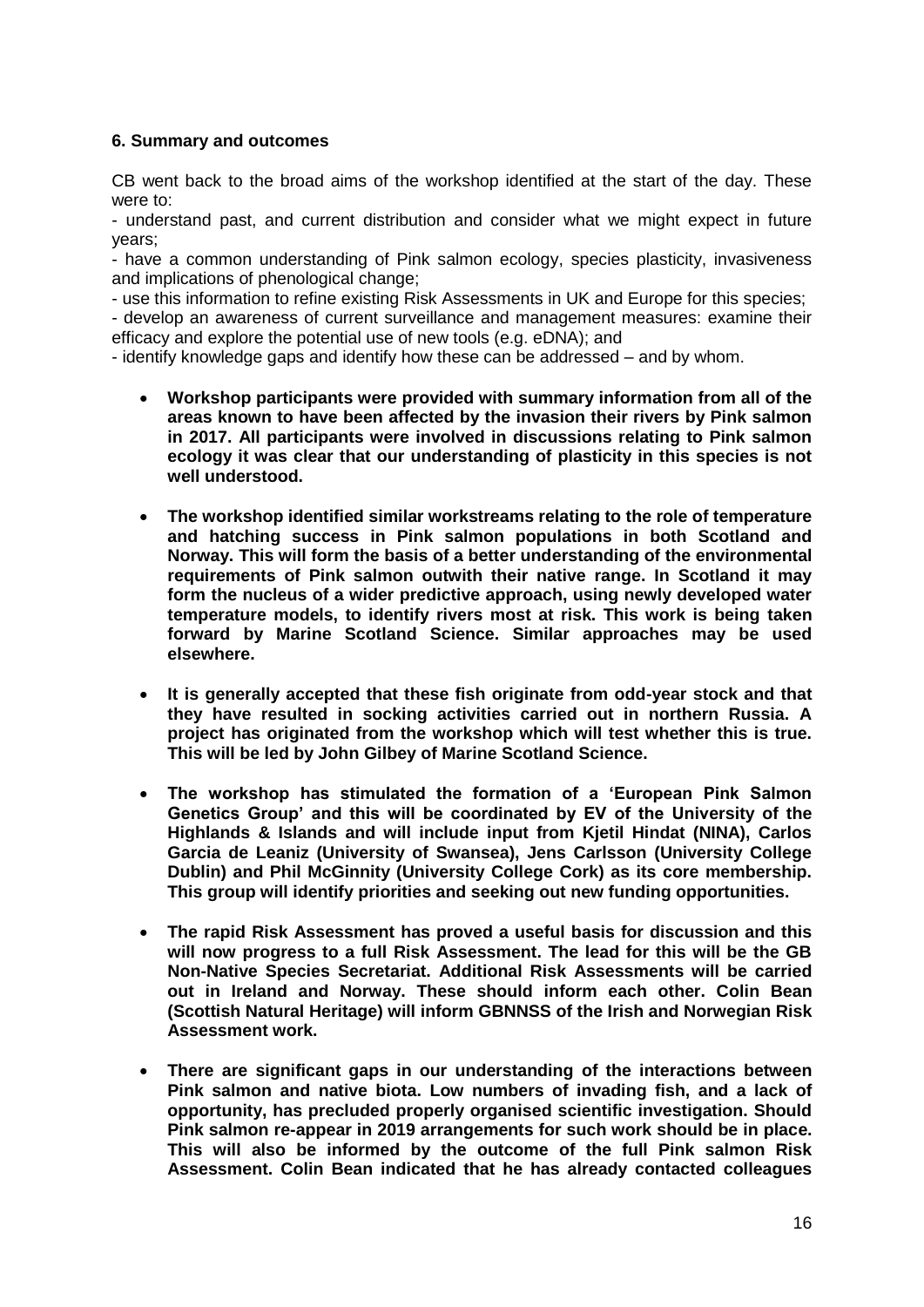**who are interested in carrying out Stable Isotope Analyses on samples from across Europe. This work could take place in 2017/18 if material is made available.**

- **The applicability of a range of surveillance tools for monitoring the distribution of Pink salmon were explored. The use of new and emerging technologies (such as the use of drones for spawning aggregation and red distribution) and eDNA, may allow greater geographical coverage and offer significant resource savings. The development of a Pink salmon eDNA assay is already underway through the work of Jens Carlsson (University College Dublin), and consideration must now go into the development of effective surveillance strategies using the methods available.**
- **Management options are limited once Pink salmon have invaded. A key concern in some areas (particularly Scotland) is the provision of legislative tools to prevent the mis-use of Pink salmon presence to facilitate the illegal exploitation of native salmonids. The development of methods for removing adult fish and for the removal of fertilised eggs is another priority. These may be informed by the full Risk Assessment, which will identify the critical life history stages where intervention may be most effective. An assessment of the efficacy of current removal techniques (angling, harpooning, redd disruption and juvenile capture) should be undertaken.**

CB ended the workshop by stating that this is a European issue and collaboration between States is essential if a solution is deemed necessary. The collection of material and its provision to others who wish to use it to achieve management aims and our wider scientific understanding of Pink salmon is essential.

No dates were agreed for a follow-up workshop, but there was a general feeling that this was a useful starting point for discussion and wider collaboration. Further dialogue is necessary if provisions are to be put in place in advance of any anticipated return of large numbers of Pink salmon in 2019.

*Professor Colin Bean Scotttish Natural Heritage 20 October 2017*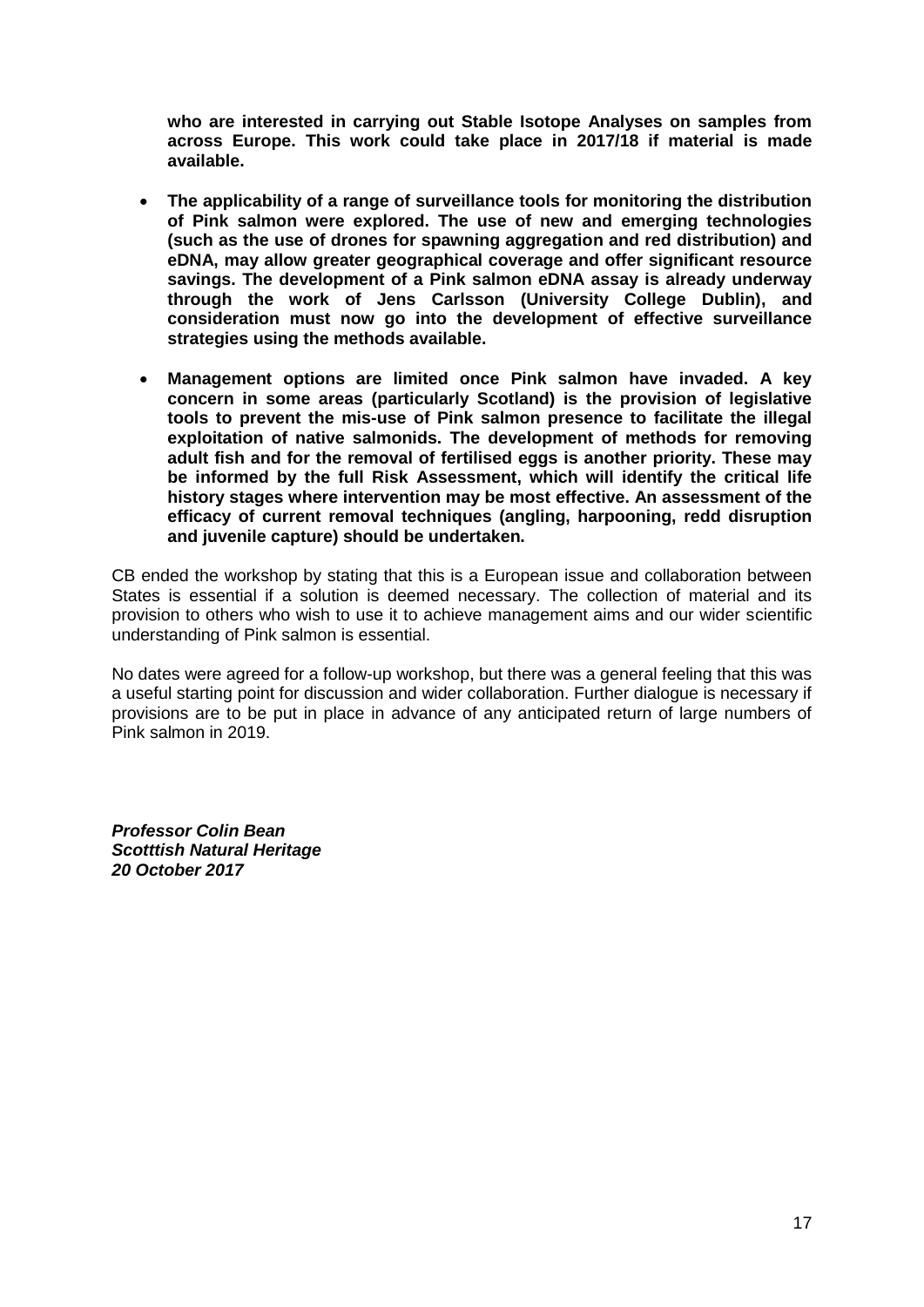## **ANNEX 1**

## **Agenda**

Location: Novotel, Edinburgh Date: 21 September 2017

Start: 09:00/Finish 17:00

1. Introductions and aims of the meeting – Colin Bean

## 2. Setting the Scene

A quick (5-10 min max) description by a rep from each country:

Scotland – John Armstrong/Alan Wells England - Jon Shelley Ireland – Mike Millane Norway – Kjetil Hindar/Ingebrigt Uglem Iceland - Guðni Guðbergsson France – Colin Bean (for Jean-Luc Bagliniere) Germany – Colin Bean (for Marko Freese) Finland – Colin Bean (for Jaakko Erkinaro) Denmark – Colin Bean (for Finn Sivebæk)

- 3. The ecology of Pink salmon
- 4. Risk Assessment
- 5. Drivers for Management
- 6. Science to inform management
- 7. Next steps All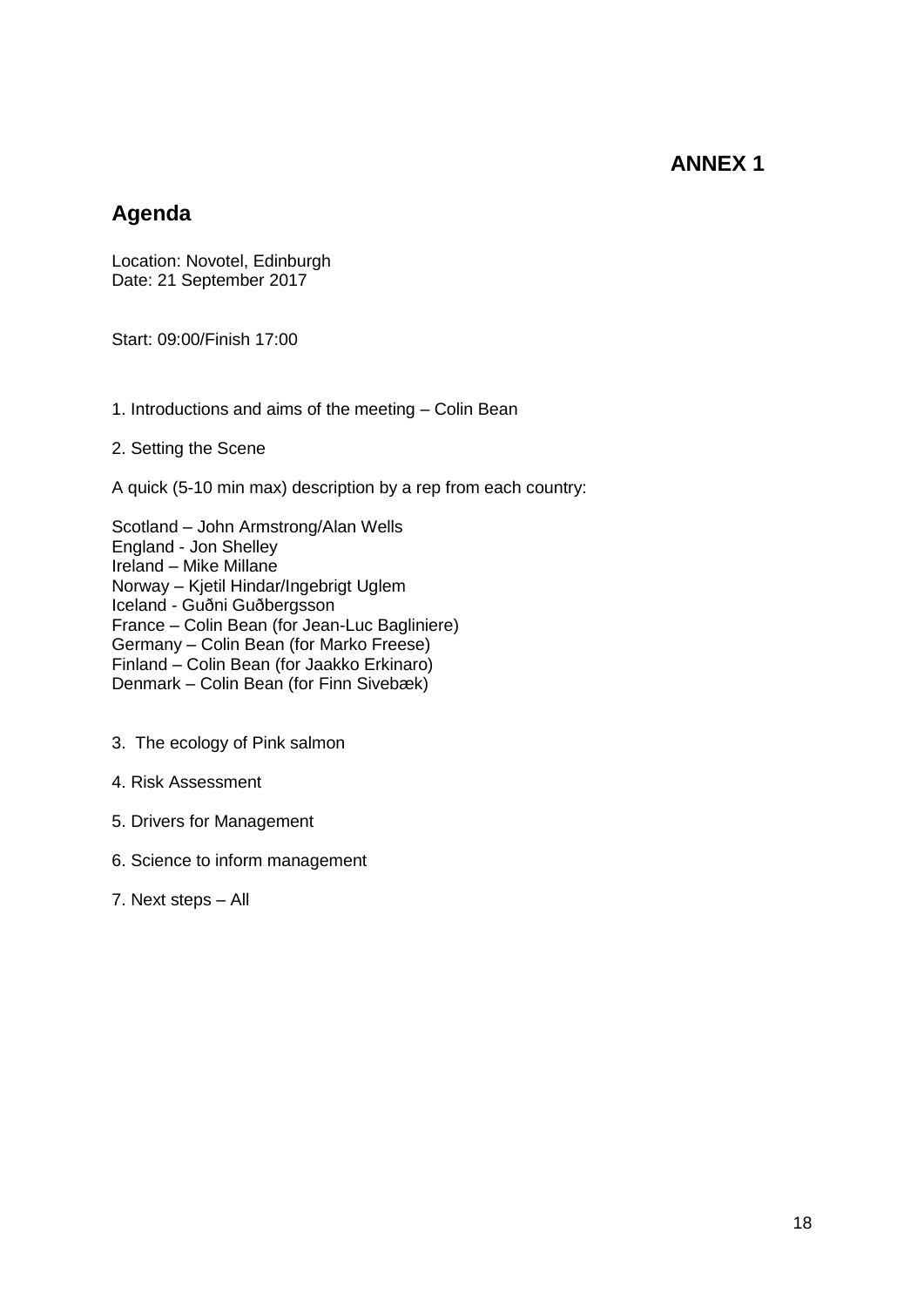# **ANNEX 2**

## **Participants**

Alistair Duguid Scottish Environment Protection Agency Carlos Garcia de Leaniz **University of Swansea** Dave Ottewell **Natural England** Gareth Davies **Environment Agency** Gordon Copp CEFAS Jon Shelley Environment Agency Simon Dryden Marine Scotland

Alan Wells<br>Brian Davidson **Fisheries Management Scotland**<br>Fisheries Management Scotland Fisheries Management Scotland Chris Conroy Ness District Salmon Fishery Board **Colin Bean** Scottish Natural Heritage Elvira de Eyto<br>
Eric Verspoor<br>
Eric Verspoor<br>
Marine Institute, Ireland Rivers and Lochs Institute, UHI Guðni Guðbergsson Marine and Freshwater Research Institute, Iceland Ingebrigt Uglem The Norwegian Institute for Nature Research Jens Carlsson University College Dublin John Armstrong Marine Scotland Science<br>John Finarelli Marine Scotland Science<br>University College Dublin **University College Dublin** John Gilbey Marine Scotland Science Kjetil Hindar The Norwegian Institute for Nature Research Mark Bilsby Dee District Salmon Fishery Board Michael Millane **Inland Fisheries Ireland** Paddy Boylan **Loughs Agency, Ireland** Phil McGinnity University College Cork